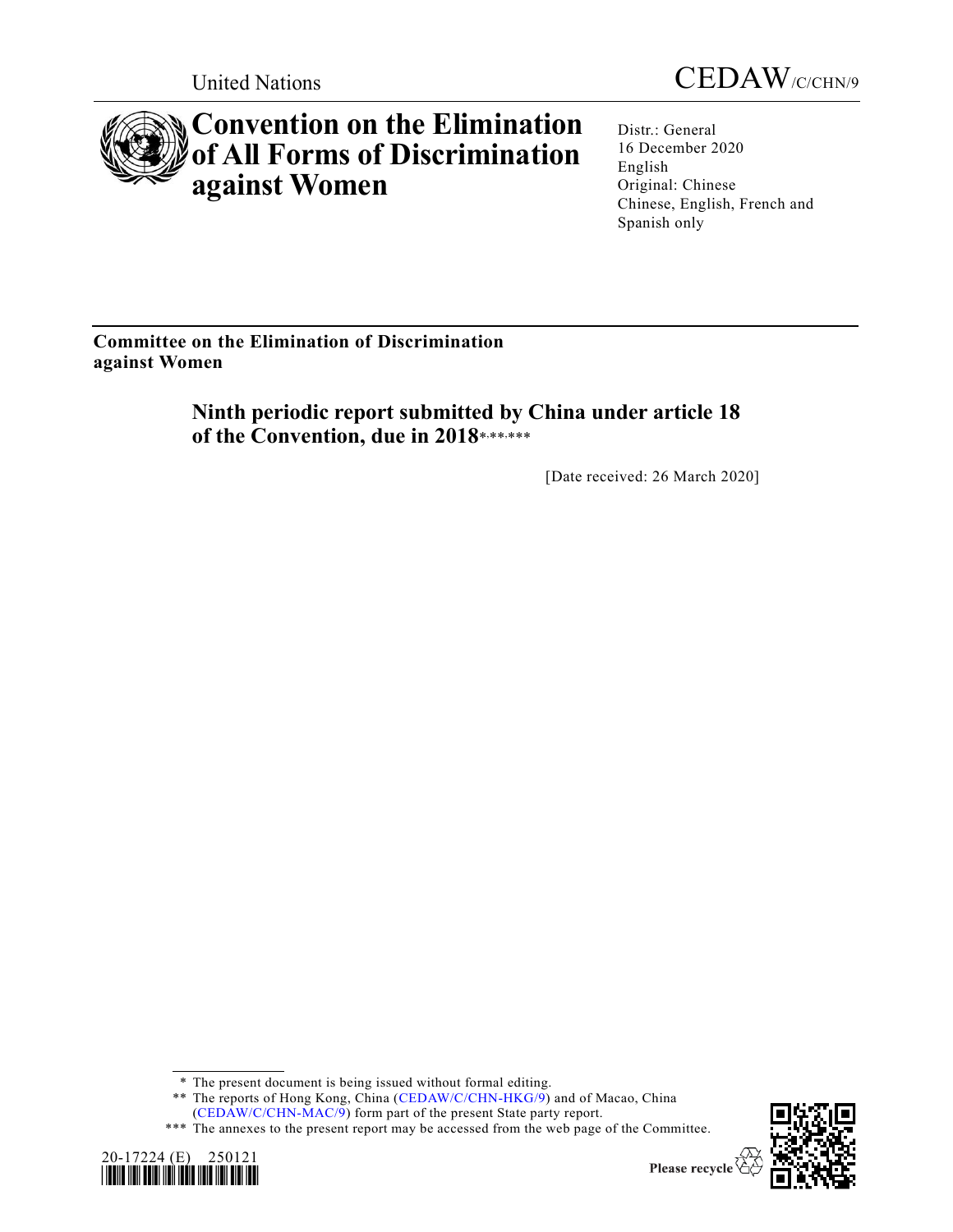# **CEDAW/C/CHN/9**

# Contents

|                                                                                                 | Page |
|-------------------------------------------------------------------------------------------------|------|
|                                                                                                 | 3    |
|                                                                                                 | 4    |
|                                                                                                 | 6    |
|                                                                                                 | 6    |
|                                                                                                 | 6    |
|                                                                                                 | 6    |
|                                                                                                 | 9    |
|                                                                                                 | 11   |
|                                                                                                 | 11   |
|                                                                                                 | 14   |
|                                                                                                 | 16   |
| Article 7: promoting women's participation in political and public affairs                      | 16   |
| Article 8: promoting women's participation in international affairs on behalf of the Government | 17   |
|                                                                                                 | 18   |
|                                                                                                 | 18   |
|                                                                                                 | 18   |
|                                                                                                 | 20   |
|                                                                                                 | 22   |
|                                                                                                 | 24   |
|                                                                                                 | 25   |
|                                                                                                 | 28   |
| Article 15: rights of women to conclude contracts and to choose their residence and domicile    | 28   |
|                                                                                                 | 28   |
|                                                                                                 |      |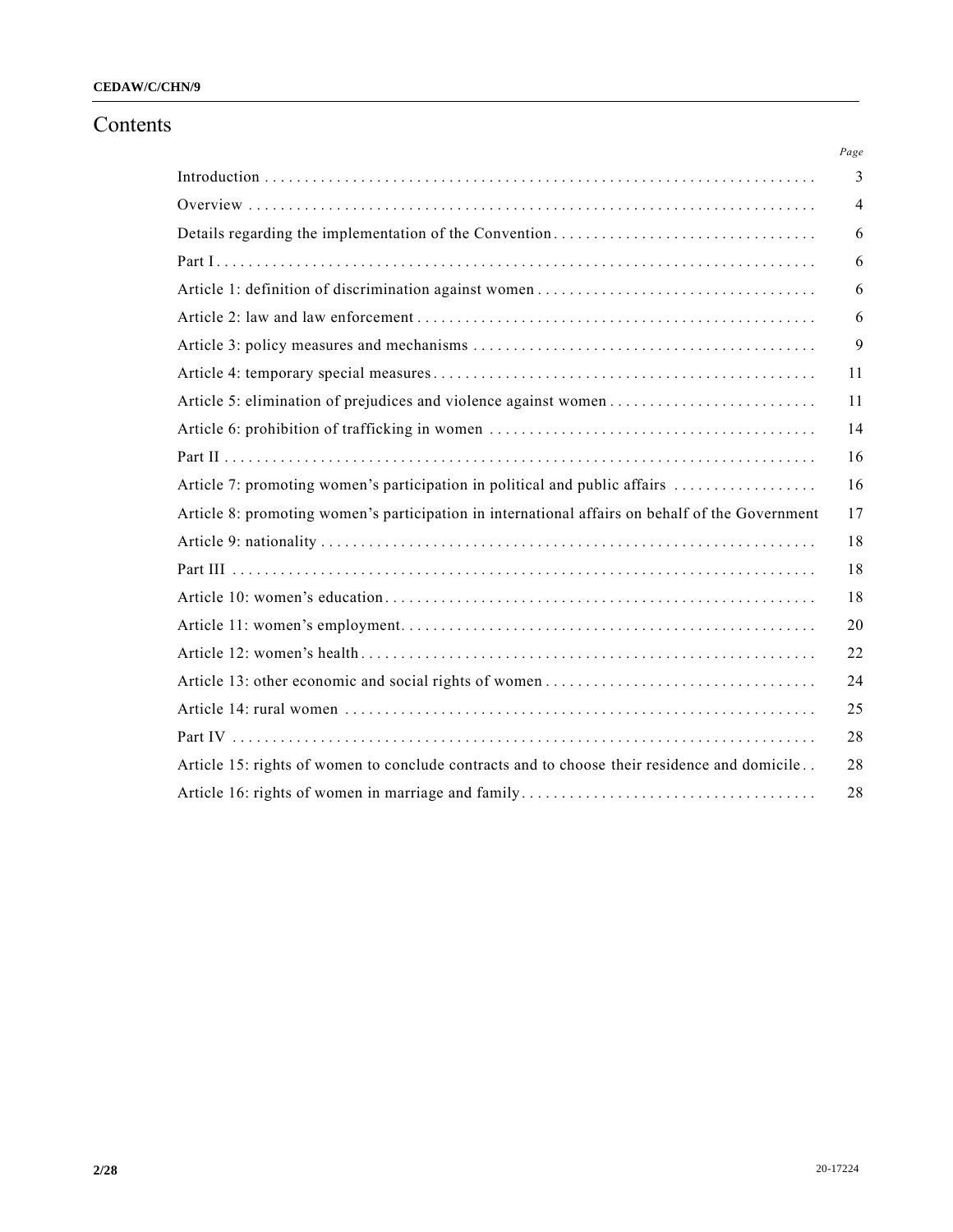## **Introduction**

1. In accordance with article 18, paragraph 1, of the Convention on the Elimination of All Forms of Discrimination against Women (hereinafter referred to as the Convention), the People's Republic of China hereby submits to the Secretary-General of the United Nations the ninth periodic report on its implementation of the Convention. The present report was prepared in compliance with the guidelines on periodic reports to be submitted by States parties, adopted by the Committee on the Elimination of Discrimination against Women (hereinafter referred to as the Committee). The report also provides information on the implementation of the concluding observations adopted by the Committee in October 2014 [\(CEDAW/C/CHN/CO/7-8\)](https://undocs.org/en/CEDAW/C/CHN/CO/7-8).

2. The present report consists of three parts. The first part, prepared by the Central Government of the People's Republic of China, presents information on implementation of the Convention in the country during the period 2014 –2017. The second part, prepared by the Government of the Hong Kong Special Administrative Region of the People's Republic of China, presents information on the implementation of the Convention in that region. The third part, prepared by the Government of the Macao Special Administrative Region of the People's Republic of China, presents information on the implementation of the Convention in that region.

3. The preparation of the present report by the Central Government was led by the National Working Committee on Children and Women under the State Council (hereinafter referred to as NWCCW). A working group on the drafting of the report was set up for this purpose, whose members included 29 Chinese institutions, government departments and organizations, namely, the Legislative Affairs Commission of the National People's Congress (NPC) Standing Committee, the Supreme People's Court, the Supreme People's Procuratorate, the Organization Department of the Communist Party of China (CPC) Central Committee, the Publicity Department of the CPC Central Committee, the Ministry of Foreign Affairs, the National Development and Reform Commission, the Ministry of Education, the Ministry of Industry and Information Technology, the Ministry of Science and Technology, the State Ethnic Affairs Commission, the Ministry of Public Security, the Ministry of Civil Affairs, the Ministry of Justice, the Ministry of Human Resources and Social Security, the Ministry of Agriculture and Rural Affairs, the Ministry of Commerce, the Ministry of Culture and Tourism, the National Health Commission, the National Radio and Television Administration, the General Administration of Sport of China, the National Bureau of Statistics, the National Health -care Security Administration, the State Council Leading Group Office of Poverty Alleviation and Development, the All-China Federation of Trade Unions (ACFTU), the All-China Women's Federation (ACWF), the China Disabled Persons' Federation and the China Association for Science and Technology.

4. In the process of preparing the report, NWCCW convened a meeting of the working group to discuss matters related to the preparation of the rep ort and held a seminar on the first draft. Training was provided on the Convention and on gender equality issues to further enhance the understanding of all interested parties regarding the Convention. In order to seek comments and suggestions extensively from civil society regarding the report, NWCCW organized a conference to which it invited representatives from the China Society for Human Rights Studies, the China Women's Research Association, the China Disabled Persons' Federation, the Chinese Academy of Social Sciences, the China Association of Marriage and Family Studies, the ACFTU Committee for Women Workers and the Women's Federation of Beijing Municipality. The report is also informed by extensive consultations with other social organizations and local women's organizations.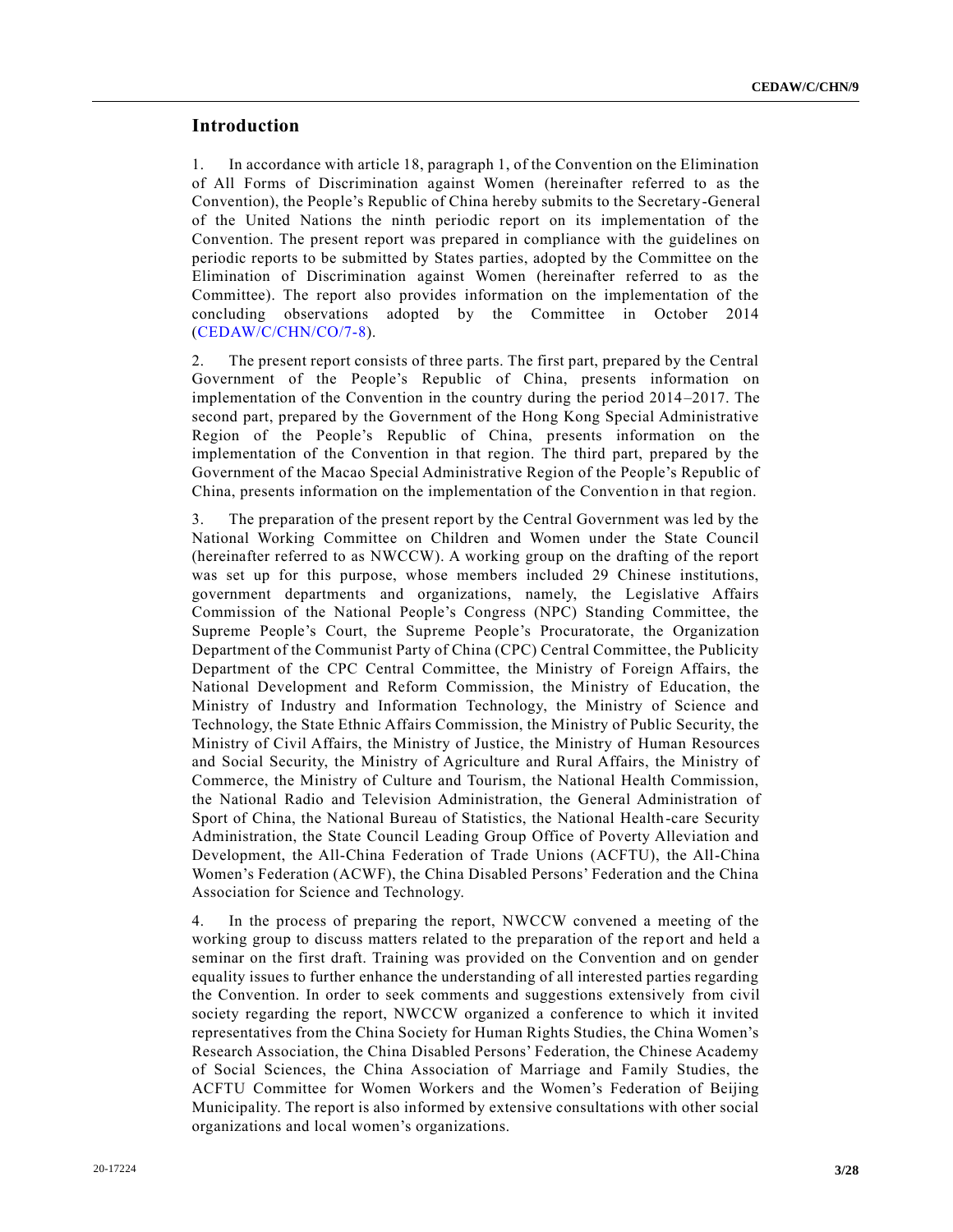5. The report prepared by the Central Government is divided into two parts. Part I is an overview and part II provides information on the implementation of individual articles of the Convention. Feedback on the Committee's concluding observations is reflected in the sections in part II corresponding to specific articles, depending on the contents.

6. The Government of China wishes to reiterate its continued reservation to article 29, paragraph 1, of the Convention.

## **Overview**

7. As at the end of 2017, the total population of the mainland of China was 1.39 billion; the female population was 680 million, or 48.8 per cent of the total. Currently, more than 70 per cent of women in the mainland of China participate in economic and social development, accounting for 43.5 per cent of the total employed population. Women account for 30 per cent of the total number of entrepreneurs and 55 per cent of entrepreneurs in the Internet field. Women are increasingly joining new industries and new types of business, becoming an important force in economic and social development.

8. China has consistently adhered to the constitutional principle of equality between men and women and affirmed such equality as a basic State policy to promote social development. It has continuously promoted gender equality and women's development by constantly improving laws and regulations, developing public policies and formulating development plans, and has adopted all measures necessary to eliminate all forms of discrimination against women. As stipulated in article 48 of the Constitution, "women in the People's Republic of China enjoy equal rights with men in all aspects of political, economic, cultural, social and family life". The newly revised Law of the People's Republic of China on the Protection of Rights and Interests of Women provides that "the implementation of equality between men and women is a basic State policy of the country", which establishes the legal status of the State policy. In 2017, at the 19th National Congress of CPC, the commitment to "adhere to the basic State policy of equality between men and women and protect the legitimate rights and interests of women and children", to "improve our systems of social assistance, social welfare, charities and benefits and services to entitled groups", and to "further develop care service systems for the left-behind children, women and the elderly in rural areas" was reaffirmed. The basic State policy of China of equality between men and women and a series of policies that promote equal participation and equal development of men and women have laid a solid foundation for the full implementation of the Convention.

9. The State leaders of China have attached great importance to gender equality and women's development. In September 2015, China and the United Nations Entity for Gender Equality and the Empowerment of Women (UN-Women) co-hosted a meeting of global leaders on the theme of "Gender equality and women's empowerment: a commitment to action". The President, Xi Jinping, delivered a speech entitled "Promoting women's all-round development and building a better world for all", which clearly conveyed the principled position of the Government of China on the issues of gender equality and women's development, demonstrating the country's commitment to the responsibility for promoting gender equality and women's development. In the speech, he emphasized that, "as the Chinese people pursue a happy life, every Chinese woman has the opportunities to excel in life and make her dream come true. China will do more to enhance equality between men and women as its basic State policy, give play to women's important role as 'half of the sky' and support them in realizing their dreams and aspirations in both career and life".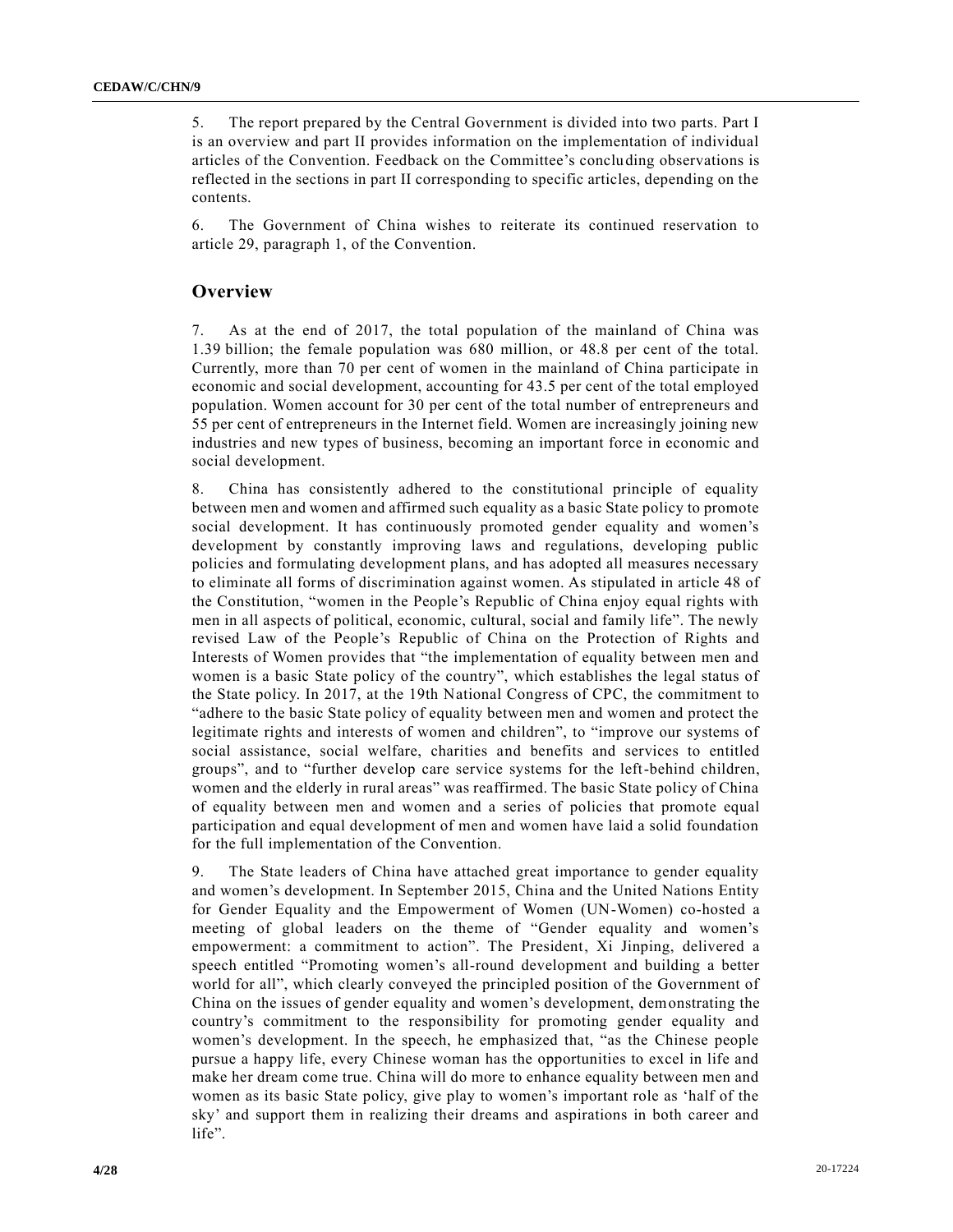10. The Government of China has taken measures to promote the implementation of the basic State policy of equality between men and women. The Outline of the 13th Five-Year Plan for National Economic and Social Development of the People's Republic of China (2016–2020) (hereafter referred to as the 13th Five-Year Plan) includes a section on implementing the promotion of the all-round development of women. In-depth implementation of the Programme for the Development of Chinese Women (2011–2020) (hereinafter referred to as the Programme for Women), the planning of the sixth National Working Conference on Women and Children, the elimination of gender discrimination in employment, the protection of land rights and interests of rural women, and the expanded coverage of cervical and breast cancer screening programmes for rural women have been included in the documents of the Central Government and in major State livelihood projects.

11. The rapid economic development of China has created favourable conditions for the implementation of the basic State policy of equality between men and women. Between 2013 and 2017, the gross domestic product of China increased from 59.5 trillion yuan to 82.7 trillion yuan. In 2017, on the basis of the current poverty threshold of 2,300 yuan at a constant 2010 price, China had a rural poor population of 30.46 million, a decrease of nearly 130 million from 2010, with women accounting for approximately half of the decrease. In 2017, the 19th National Congress of CPC proposed to secure a decisive victory in building a moderately prosperous society in all respects and affirmed that socialism with Chinese characteristics had crossed the threshold into a new era, providing new opportunities for the continuous promotion of gender equality and women's development. As of June 2018, women nationwide had received 359.714 billion yuan in small secured loans for entrepreneurship, which helped more than 6 million women to realize their dream of starting a business and creating wealth. By the end of September 2018, as many as 40.07 million people nationwide, including more than 15.17 million women, were receiving a "subsistence allowance" and "assistance to rural residents living in extreme poverty".

12. China has adhered to law-based governance and continued to build a socialist country under the rule of law. Since 2014, China has comprehensively promoted lawbased governance and defined the specific tasks of "strengthening the judicial protection of human rights". In implementing law-based governance, China has focused on the protection of women's rights and interests and has achieved legislative breakthroughs. In recent years, more than 10 laws and regulations related to the protection of women's rights and interests have been enacted or amended, includin g the General Rules of the Civil Law, the Anti-Domestic Violence Law, Amendment IX to the Criminal Law, the Law on the Land Contract in Rural Areas and the Law on Population and Family Planning.

13. China has earnestly implemented the Convention, by means of legislation, law enforcement supervision, policy measures, financial support, inter-agency collaboration, social mobilization, participation by civil society and international cooperation. Following the review in 2014, the concluding observations of the Committee were submitted to the NPC Standing Committee, the Supreme People's Court, the Supreme People's Procuratorate, NWCCW and all other relevant government agencies for consultation and implementation. Further efforts were made to promote the Convention, especially through the training of law enforcement personnel and government staff regarding the Convention.

14. China is committed to the global cause of promoting gender equality. It has contributed \$2 million annually to UN-Women for three consecutive years. China has also increased its support for capacity-building for women in developing countries by providing them with training. It has been carrying out 100 "Happy campus projects" and 100 "Health projects for women and children", of which more than 60 per cent have been completed to date.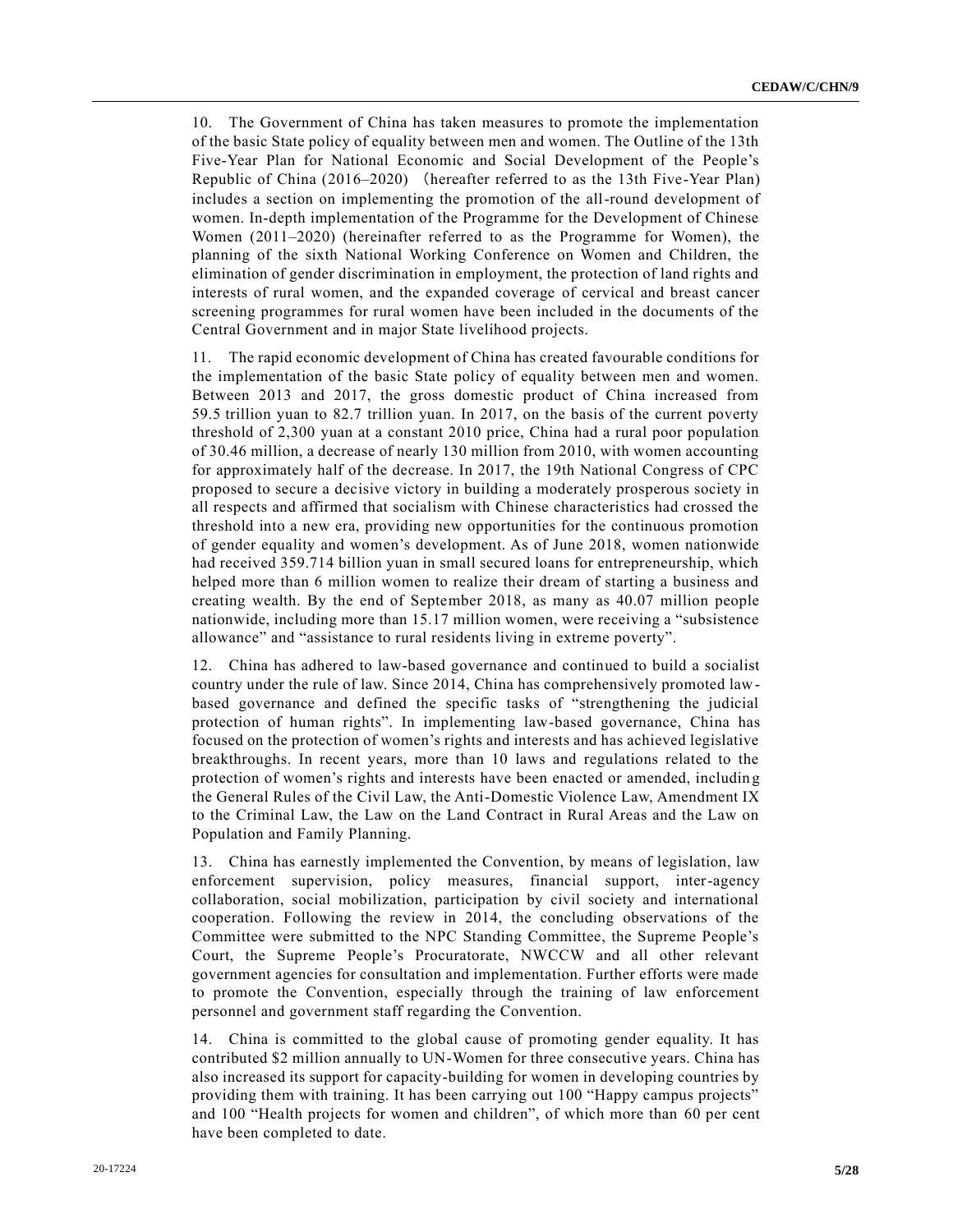15. Remarkable achievements have been made in the advancement of women in China. However, owing to the current level of the country's development of productivity and its long history and cultural tradition, the old idea of male superiority and preference for the male child has yet to be eradicated. The development of women has yet to see a balance between urban and rural areas, across different regions and among different groups. The protection of the rights and interests of women in rural areas, especially in remote and poor areas, is relatively weak. Women's equal rights in employment, personal and property security, marriage and family are still faced with practical difficulties. Continuous efforts are needed to promote women's development at a higher level, in sync with the country's economic and social development.

# **Details regarding the implementation of the Convention Part I**

#### **Article 1: definition of discrimination against women**

16. China attaches great importance to article 1 of the Convention and the concluding observations of the Committee regarding the country's combined seventh and eighth reports. The provisions of the Convention on the elimination of gender discrimination are fully reflected in the Constitution, the Law on the Protection of Rights and Interests of Women, the Electoral Law, the Marriage Law, the Law on Land Contract in Rural Areas, the Inheritance Law, the Law on Promotion of Employment, the Anti-Domestic Violence Law and other relevant laws, in line with the principles and requirements of the Convention for the elimination of all forms of discrimination against women to achieve gender equality. Although "discrimination against women" is not specifically defined in the existing laws, there is separate legislation that strictly prohibits direct and indirect discrimination against women.

17. In line with the recommendations of the Commission, China has implemented a mechanism for gender equality-based review of laws and policies in the process of drafting laws, administrative regulations, rules and normative documents. Relevant contents of existing provisions are strictly examined according to the comprehensive definition of gender discrimination in the Convention, to ensure that there is no discrimination against women in the existing legal provisions, administrative regulations, rules and systems, and normative documents.

18. As of February 2019, 30 provinces (autonomous regions and municipalities) in China had established mechanisms for a gender equality-based evaluation of regulations and policies. The extensive establishment of these mechanisms across the country has ensured the full implementation of the basic State policy of equality between men and women in the formulation, enforcement and supervision of laws and policies, and enabled efforts to eliminate gender discrimination, effectively protect women's rights and interests and significantly promote gender equality.

#### **Article 2: law and law enforcement**

19. China has developed a system of laws and regulations to protect women's rights and interests, with the Constitution as the core and the Law on the Protection of Women's Rights and Interests as the main body. In the process of improving the socialist legal system with Chinese characteristics and building a country under the rule of law, China has upheld the constitutional principles that "the State shall respect and protect human rights" and "women shall enjoy equal rights with men", as well as the fundamental spirit of international human rights conventions. It has focused on the innovation of legislative systems and mechanisms, adopted a two-pronged approach to the formulation of new laws and the improvement of existing laws, and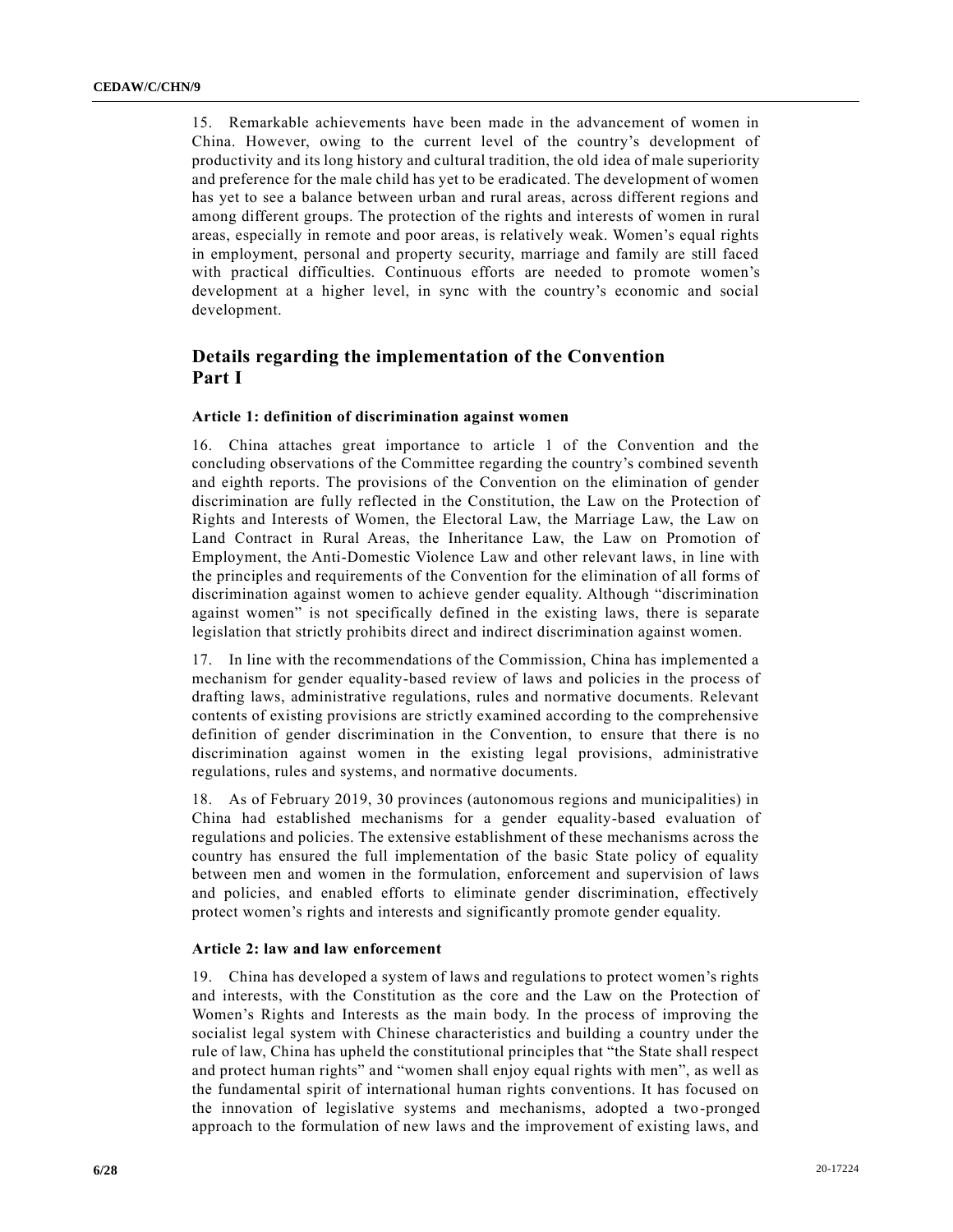continuously refined a series of laws and regulations related to the protection of women's rights and interests. Law enforcement is put under stronger management. Administrative operation is made open and transparent. Administrative power is receiving increased oversight. The judicial protection of women's human rights has been effectively strengthened, leading to deeper and continuous progress in gender equality and women's development.

20. By way of rule of law reform, China has advanced the protection of women's basic rights and supported women's development in all respects. In 2014, the Decision of the CPC Central Committee on Some Major Issues Concerning Comprehensively Advancing Law-Based Governance made it clear that, in the process of comprehensively advancing the rule of law, laws and regulations that protect women's rights and interests should be continuously improved. In December 2015, China issued the Implementation Outline for Building a Law-based Government (2015– 2020), which proposed to establish, by 2020, a law-based Government characterized by scientific functions, statutory authorities and responsibilities, rigorous enforcement of the law, openness and fairness, integrity and efficiency, good faith and compliance with the law.

21. China takes domestic violence seriously. It has taken measures to prevent and stop such violence. The Supreme People's Court, the Supreme People's Procuratorate, the Ministry of Public Security and the Ministry of Civil Affairs jointly issued the Opinions on Lawfully Handling Several Issues on Guardian's Infringement upon the Rights and Interests of Minors in 2014 and the Opinion on Lawfully Handling Criminal Cases of Domestic Violence in 2015, which set out the procedures, conviction and punishment, and preventive measures for crimes involving domestic violence. To effectively strengthen the protection of the legitimate rights and interests of women and children, the Anti-Domestic Violence Law, passed by the NPC Standing Committee in December 2015, clearly defined domestic violence and the scope of application of the law, established important systems such as mandatory individual and official reporting, warning systems by public security agencies and personal protection orders, and constructed a legal system for the comprehensive prevention and effective suppression of domestic violence. Since the Anti-Domestic Violence Law went into effect, government departments and judicial organs have earnestly performed their duties entrusted by the law. Women's federations have collaborated with relevant departments to scale up a publicity campaign on the law and promote the deeper development of family civility, including by actively engaging in the dissolution of conflicts and disputes, responding to complaints about domestic violence and providing assistance and support. The Anti-Domestic Violence Law has played a positive role in safeguarding the rights and interests of women and children, guiding family harmony, promoting social equity and maintaining social stability.

22. Amendment IX to the Criminal Law of the People's Republic of China, adopted in August 2015, further strengthened the protection of women. First, it abolished the crime of soliciting underage prostitutes. All such criminal acts are considered rape and will receive severe punishment. Second, it refined the provisions on crimes of forcible molestation and humiliation of women and imposed harsher penalties for such crimes (i.e., a minimum of 5 years and up to 15 years of imprisonment for cases with execrable circumstances). Third, it increased punishment for the crime of buying trafficked women and children and held all such acts to be criminally accountable. Fourth, it expanded the range of criminal subject of the crime of abuse to better protect the legitimate rights and interests of key groups such as women and children.

23. China has advanced the reform of family trials to safeguard the legitimate rights and interests of women and children. In view of further protecting women's rights and interests, the Supreme People's Court comprehensively improved its work on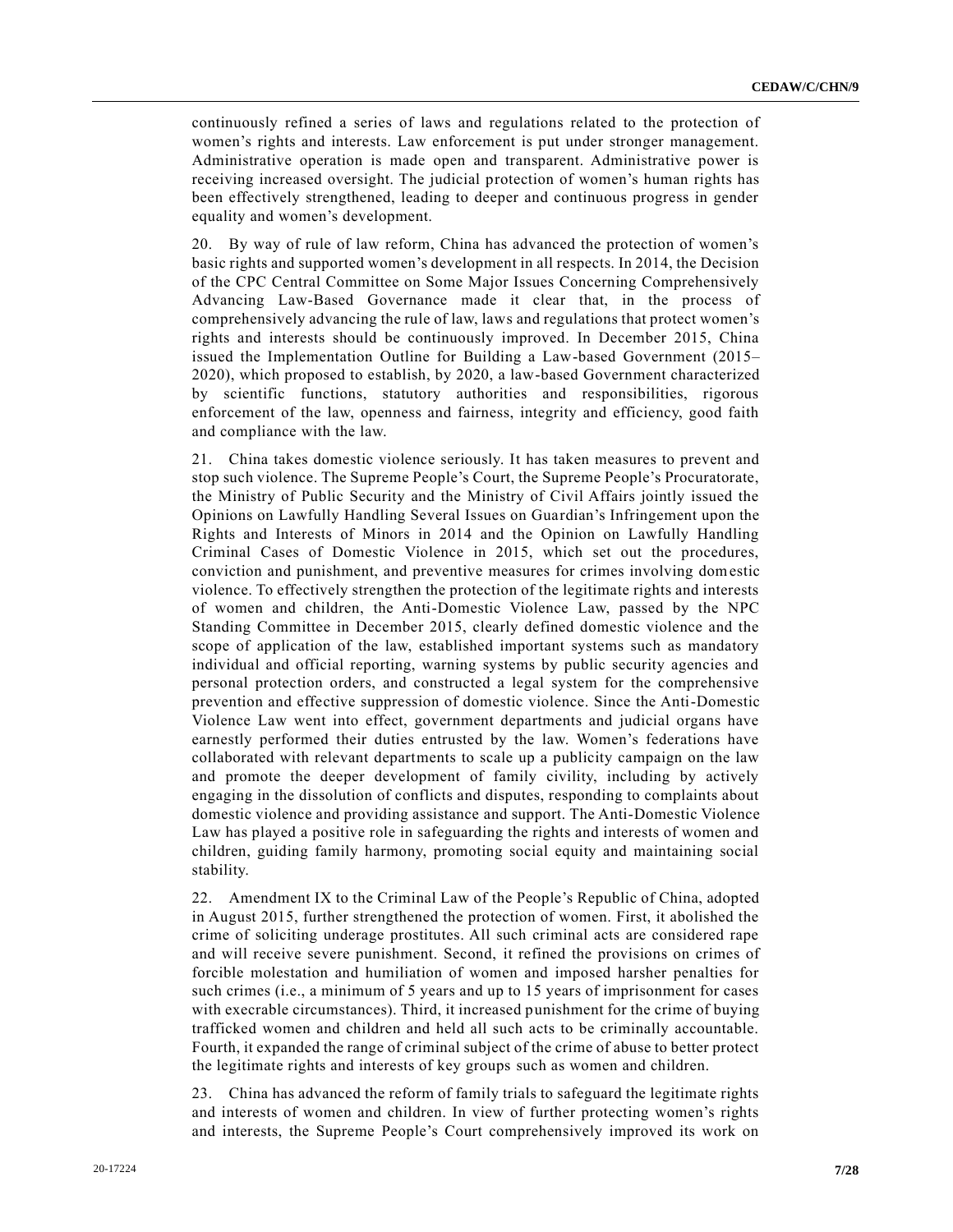family court trials by clearly setting out systems for distinguishing marriage crisis from death of marriage, mediation in advance, enhanced knowledge of the functions and powers of judges and a cooling-off period for divorce. Following pilot trials, the Court issued its Opinions on Further Deepening the Reform of Family Trial Methods and Working Mechanism (Provisional), aimed at the proper resolution of marriage and family disputes and maximum protection of the legitimate rights and interests of women and children.

24. In recent years, China has developed or revised more than a dozen other laws and regulations related to the protection of women's rights and interests, including the General Rules of the Civil Law, the Law on Land Contract in Rural Areas, the Law on Population and Family Planning, the Education Law, the Advertising Law, the Interim Measures for Social Assistance, the Special Provisions on Labour Protection of Female Employees and the Provisional Regulations on Residential Permit. The introduction or revision of these laws and regulations has covered in large part the scope defined in the Convention to ensure the realization of the purpose and objectives of the Convention in China, providing a legal basis for the full protection of the rights of women and girls. The relevant legal provisions are more targeted and operable and more effectively prohibit or eliminate discrimination against women.

25. As China adheres to the openness of legislation, public participation in legislation has increased significantly. In an effort to further enhance the openness and transparency of legislative processes, the country's legislature has openly solicited public opinions on a number of draft laws, including the Anti-Family Violence Law. This has improving the quality of legislation, while providing a platform for the public to voice their interest. In the process of advancing social progress and the rule of law, women's organizations have become active voices. They have participated closely in the development of the Anti-Family Violence Law and the revision of a series of other laws to ensure the inclusion of women's concerns.

26. Efforts have been made to improve the legal aid system and actively protect women's rights and interests. In 2015, judicial organs and legal aid in stitutions at all levels were explicitly required to conscientiously implement the Law on the Protection of Rights and Interests of Women and the Regulations on Legal Aid. The first measure for implementation was to expand the coverage of legal aid to incl ude abuse, abandonment, domestic violence, labour security, marriage and family and other related issues in supplementary legal aid, and to include women as key targets of legal aid services, in accordance with the provisions of the Regulations on Legal Aid. The second measure was to effectively provide unhindered channels for pursuing rights and promote the building of three major platforms, namely, public legal service entities, hotlines and networks, to ensure that women could obtain timely legal aid. By the end of 2017, more than 2,900 legal aid workstations had been set up nationwide through women's federations. "Posts for the protection of the rights of women and children" and "green channels" for the protection of their rights have been set up in many places. The third measure was to regulate the behaviour of legal aid services. This included establishing and improving the legal aid lawyer duty system, promoting the full coverage of legal aid workstations in people's courts and detention centres, effectively protecting the procedural rights of female criminal suspects and defendants, and providing regulated and standardized services. The fourth measure was to ensure job security for legal aid work, which encourages outstanding lawyers and college student volunteers to provide women and other recipient groups in poor rural areas with accessible and high-quality legal aid services. Since 2014, the number of Chinese legal aid institutions and the number of women receiving aid have increased annually. Some 1.439 million women have received legal aid.

27. Efforts have been made to improve the judicial assistance system for the enhanced judicial protection of women's human rights. In 2014, six ministries of the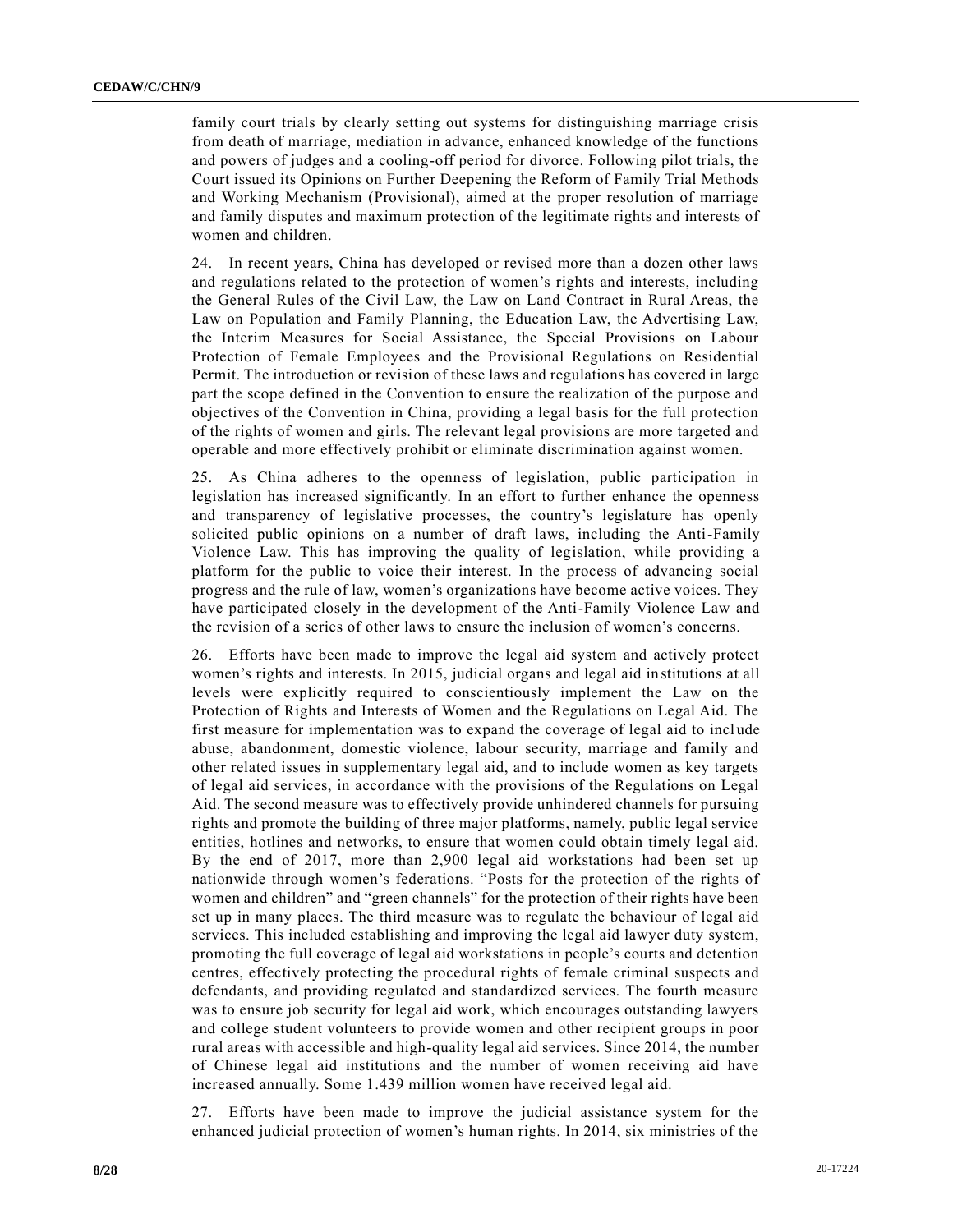Government of China issued the Opinions on Establishing and Improving the State System of Judicial Assistance (Provisional). The Supreme People's Court issued the Opinions on Enhancing and Regulating the Work of the People's Courts on State Judicial Assistance. The Supreme People's Procuratorate issued the Opinions on the Implementation of the Opinions on Establishing and Improving the State System of Judicial Assistance (Provisional). Those Opinions initially established the mode of assistance with relief funds at the core, supplemented by legal aid and litigation assistance and linked with other assistance, to ensure that litigants could properly participate in legal proceedings and that their legitimate rights and interests were lawfully protected.

28. Innovative efforts have been made in building mechanisms for the gender equality-based evaluation of laws, regulations and policies. Since 2012, 30 provinces (autonomous regions and municipalities) across the country have established mechanisms for the gender equality-based evaluation of regulations and policies. They have continuously carried out such evaluations and reviews to fully implement the basic State policy of equality between men and women in the formulation, enforcement and supervision of laws and policies, so that women's rights and interests are effectively protected at the root of the system in order to ensure the effective promotion of gender equality. In some provinces, mechanisms for the gender equalitybased evaluation of regulations and policies have also been established at the city and county levels, forming a system of mechanisms for the evaluation of regulations and policies that promote gender equality at the provincial, city and county levels.

#### **Article 3: policy measures and mechanisms**

29. Women's rights are fundamental human rights. In order to ensure that women exercise and enjoy human rights on an equal basis with men, China has formulated and implemented national plans and a series of measures in the political, economic, social, cultural and other spheres to protect women's rights and promote women's development, in addition to continued efforts to strengthen relevant mechanisms.

30. Institutional structures of NWCCW and local working committees on children and women (WCCWs) at all levels have been improved. After the last review, the new NWCCW was established in January 2019 in the context of the institutional reform and efforts of China to streamline government agencies. The new NWCCW still consists of 35 relevant State departments and agencies, with ministerial leaders serving as members and the Vice Premier, Sun Chunlan, serving as Director. Leadership transitions have been completed at WCCWs in 31 provinces (autonomous regions and municipalities), various prefectures (cities, autonomous prefectures and leagues) and counties (county-level cities, districts and banners) for better staffing and systematic improvement. The State Council and local governments at all levels hold regular meetings on women and children to examine and arrange various aspects of their work concerning women. NWCCW and local WCCWs have conducted research and analysis on the implementation of the Programme for Women. They have addressed key and complex issues and effectively exercised the mandated functions of organization, coordination, guidance and supervision under the Law on the Protection of Rights and Interests of Women. In order to implement the objectives and tasks set out in the Programme, they have promoted the implementation of the Convention by relevant departments through regular working meetings, plenary meetings, thematic meetings, statistical monitoring, evaluation and supervision, as well as the inspection and examination of major issues.

31. Implementation of the Programme for Women has accelerated remarkably. The Programme is a 10-year governmental plan that guides the country in its efforts to advance equality between men and women and fulfil its international obligations, taking full account of the provisions of the Convention and the general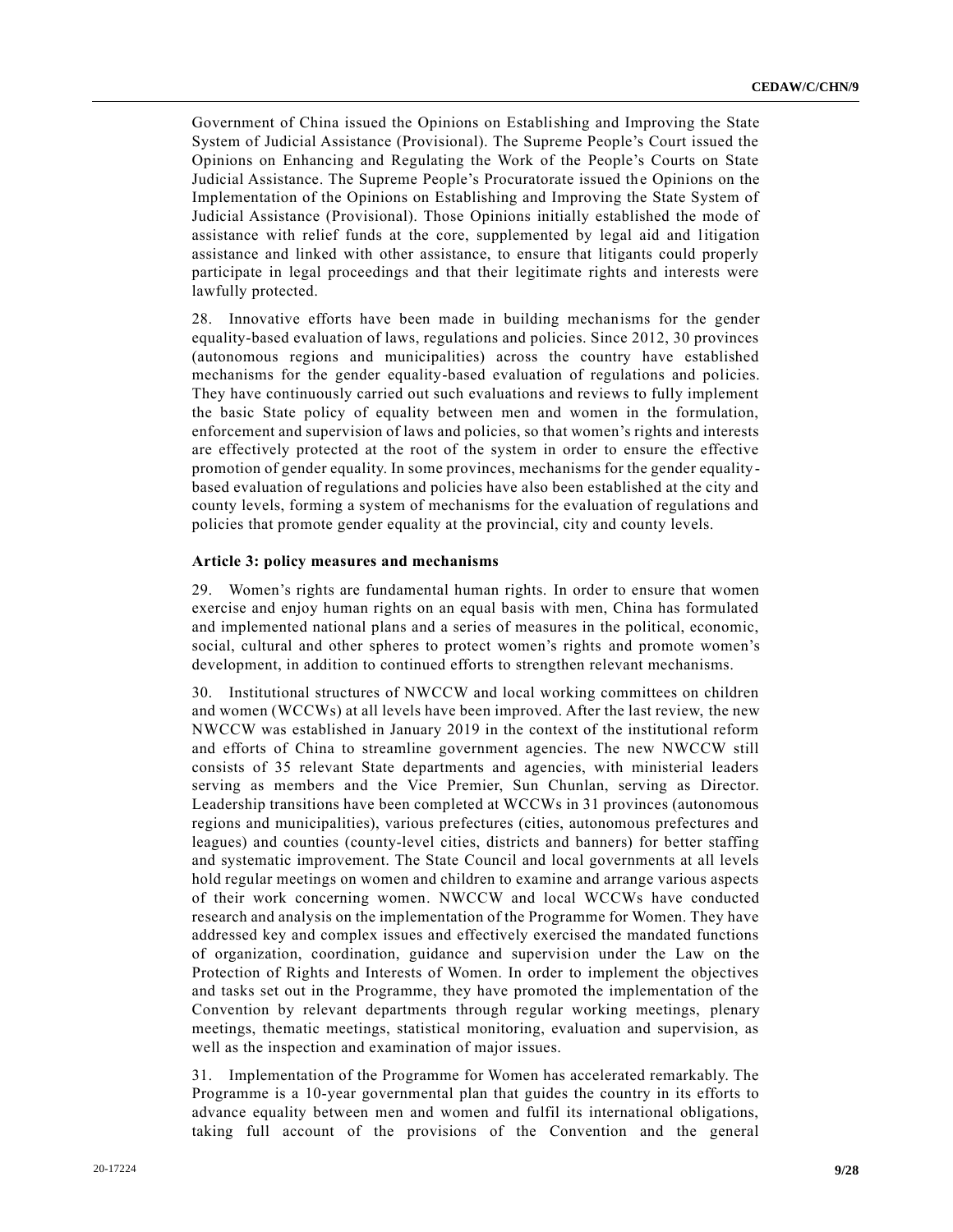recommendations of the Committee. Results of the 2016 midterm evaluation on the implementation of the Programme showed steady progress in respect of the main targets in seven priority areas of women's development, namely, health, education, the economy, participation in decision-making and management, social security, the environment and the law. Half of the targets were met in the first half of the period covered under the Programme. Various targets were met ahead of schedule, including those for the nationwide maternal mortality rate, women's enrolment r ate in all levels of education and the proportion of women in employment, marking historic progress in women's development.

32. Greater emphasis has been given to the protection of women's rights in both comprehensive and special plans for national development. For the first time, the 13th Five-Year Plan has a separate chapter entitled "Safeguard the Basic Rights and Interests of Women, Minors and Persons with Disabilities", which includes a dedicated section on the targets and tasks of the "all-round development of women". It sets out that the Government of China will implement the Plan for Women's Development; ensure that women enjoy equal rights and opportunities with respect to education, employment, marital property and participation in social affairs; guarantee the land-related rights of women in rural areas and increase the level of women's participation in policymaking and management; strengthen work such as poverty alleviation, labour protection, health care, maternity care, social welfare, and legal aid for women; crack down on criminal activities such as the trafficking in women and children and violence against women; and work to eliminate discrimination and bias against women and improve the environment for women's development. Key and complex issues in women's development will be incorporated into relevant special action plans.

33. In June 2016, China evaluated the implementation of its National Human Rights Action Plan (2012–2015). Results showed that the rights of women and children were vigorously protected and that the goals set out in the Action Plan had been achieved in large part. In September, China issued the National Human Rights Action Plan (2016–2020). The Action Plan, adhering to the people-centred development approach, defined the objectives and tasks for promoting and protecting human rights by 2020, including through efforts to promote gender equality, eliminate gender discrimination, prevent and end domestic violence against women and protect women's legitimate rights, as well as to implement the Law on the Protection of Minors and eliminate discrimination against girls. As part of the implementation of the Action Plan, extensive efforts in human rights education and training have been made to advocate equality between men and women and respect for women.

34. In 2016, China issued the National Plan on Population Development (2016– 2030). The Plan highlighted the need to develop targeted policy measures, create conditions for women and other vulnerable groups to share the benefits of development, fully incorporate gender equality into the legal system and public policies, eliminate gender discrimination, build women's ability to participate in social affairs and improve women's quality of life and health. It is stated under the Plan that China will step up comprehensive management of sex ratio at birth, including through heightened efforts to combat foetal sex identification for non-medical purposes and sex-selective abortion. The Plan also provides for the in-depth implementation of the "Care for Girls" campaign to improve girls' living environment and put in place a system of supportive policies for the development of families with girls.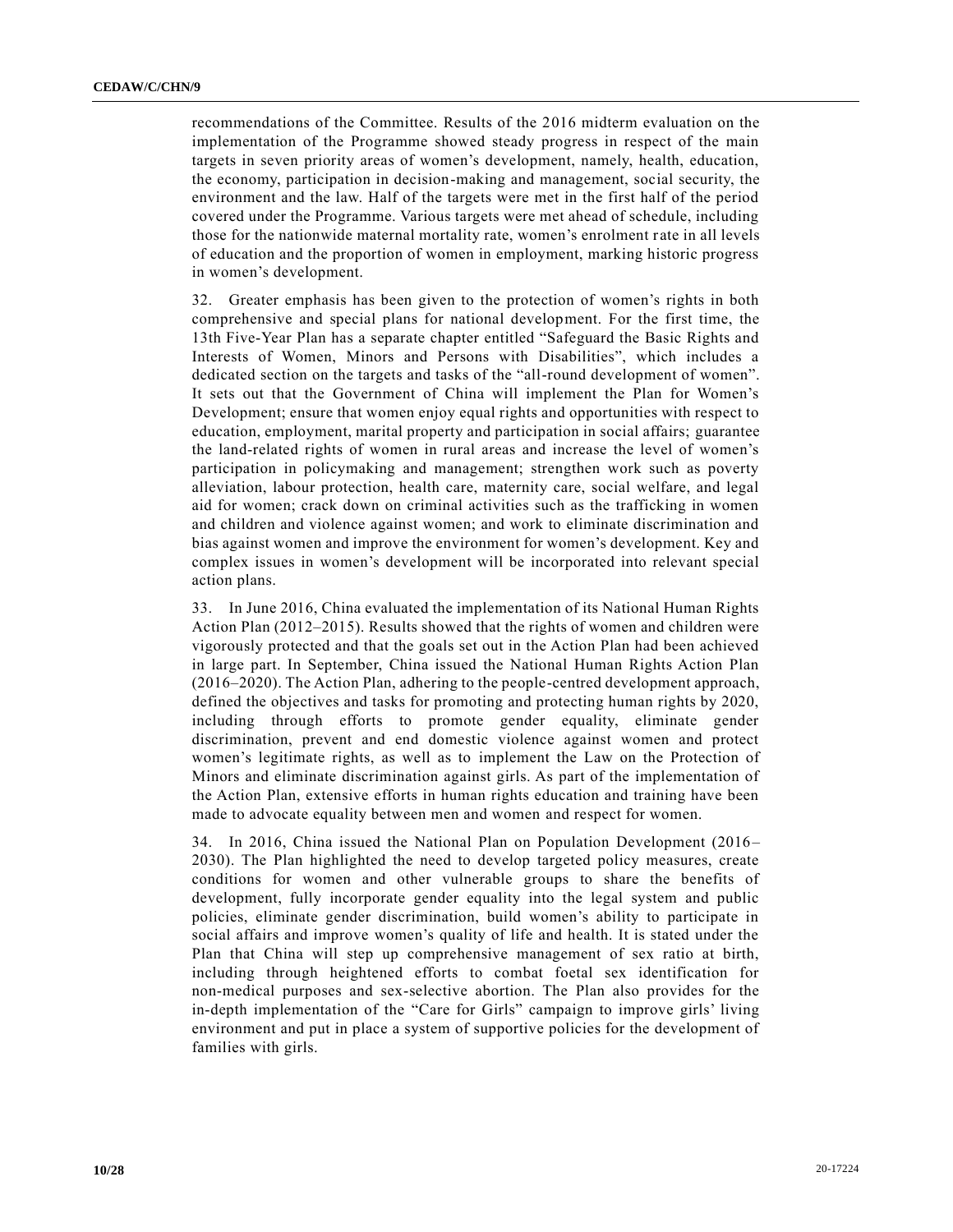#### **Article 4: temporary special measures**

35. In order to accelerate the realization of equality between men and women, China has taken a series of special measures in such areas as women's political participation and economic empowerment.

36. With regard to promoting women's political participation, the Electoral Law of the National People's Congress and Local People's Congresses of the People's Republic of China, as revised in 2015, stipulates that "deputies shall comprise an appropriate number of women, who shall account for an increasingly larger percentage". It is stipulated under article 6 of the Organic Law of the Villagers' Committees of the People's Republic of China that "The members of a villagers' committee shall include an appropriate number of women". It is stipulated under article 25 of the Law that "female villagers' representatives shall constitute no less than one third of the membership of the villagers' assembly". The Regulations on the Election of the Villagers' Committee, issued by the Ministry of Civil Affairs in May 2013, further enhanced standardized procedures and gender equity in elections of villagers' committees by ensuring that women were among the elected members of such committees. As of the end of 2017, 29 provinces (autonomous regions and municipalities) had formulated or revised measures for the implementation of the Organic Law of the Villagers' Committee and 27 provinces (autonomous regions and municipalities) had formulated or revised methods for the election of villagers' committees, providing more concrete legal safeguards for rural women's participation in the practice of villagers' self-governance.

37. In order to facilitate more effective participation of women in social management and decision-making, specific requirements have been put forward for female officials to be appointed to the leadership of CPC committees, people's congresses, governments and the Chinese People's Political Consultative Conference (CPPCC) committees at the provincial and city levels, as well as to the leadership to CPC committees and governments at the county level. If no suitable candidate can be found locally, the option of personnel exchange with other places could be pursued. Any vacancy occurring when a female official leaves office before her term expires should be filled promptly. On this basis, it is explicitly stipulated that organs of the CPC Central Committee and State authorities as well as functional departments of CPC committees and governments at the provincial and city levels shall ensure that no less than half of their leadership teams include female officials.

38. In the context of the drive by China for agricultural modernization, special support has been given to the development of new-type professional women farmers. Since 2014, more than 30 million yuan in special funds have been provided to offer practical technical training for rural women, support women in developing specialty industries and achieve economic empowerment. The Ministry of Agriculture issued the Circular on Launching the Pilot Project of Fostering New-Type Professional Women Farmers in 2017 to promote the prioritization of women in terms of training funds, number of participants and criteria for targeted support. In 2017, 155,542 women received training, up from 87,453 in the previous year.

#### **Article 5: elimination of prejudices and violence against women**

39. In order to transform conventional social concepts regarding stereotyped gender roles and implement paragraphs 24 and 25 of the Committee's concluding observations, China has continued to step up efforts in publicity and advocacy, education and training, including promoting the basic State policy of equality between men and women in all aspects through various channels, and raising public awareness of gender equality.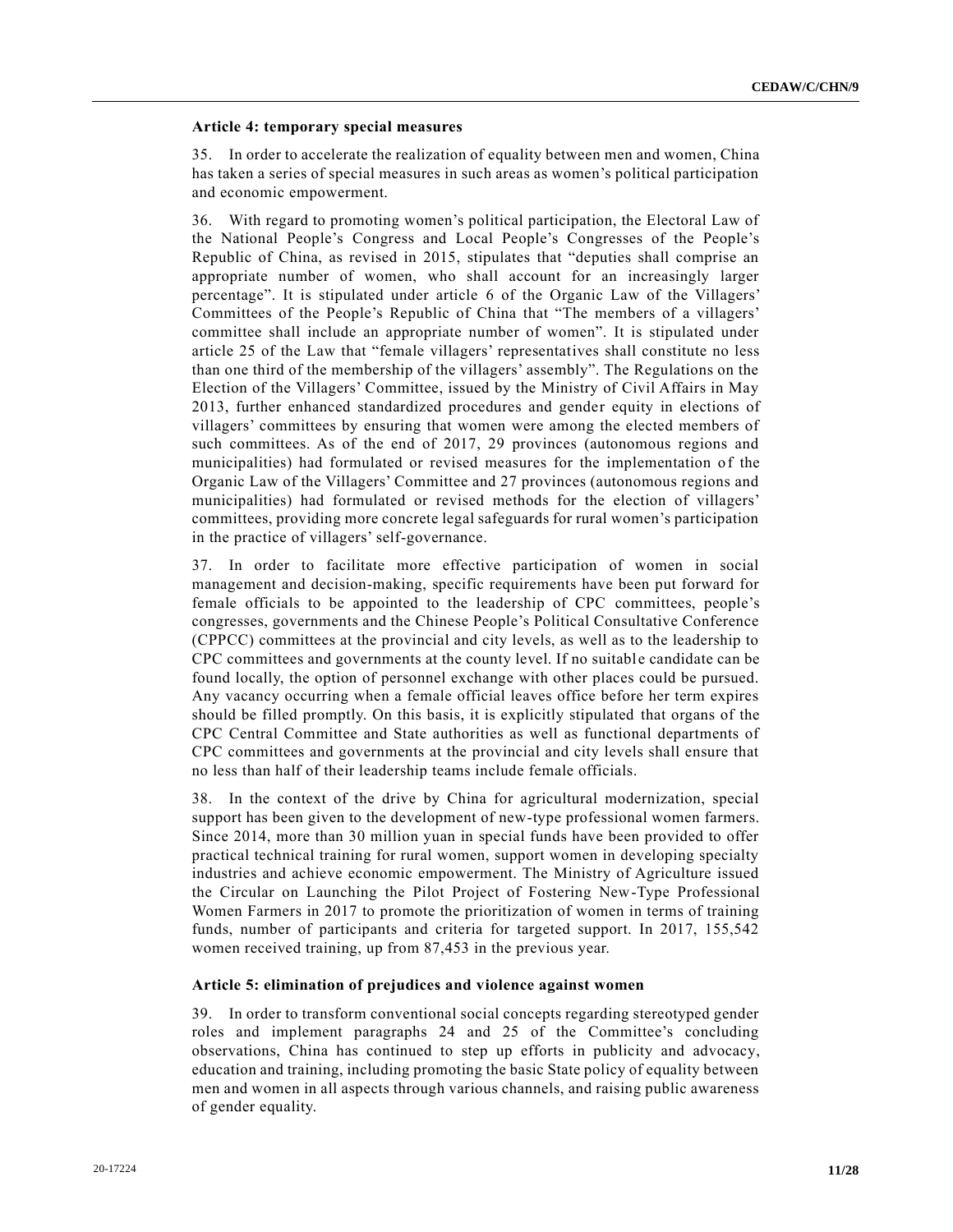40. The principles and concepts of gender equality have been gradually incorporated into the teaching and activities of various types of education programmes at all levels. State authorities have introduced specific provisions for the implementation of the basic State policy of equality between men and women in terms of curriculum requirements, as well as textbook compilation and content for schools at all levels. The Standards for Science Curriculum of Primary Schools, issued early in 2017, require that the "science curriculum of primary schools shall provide all students with suitable and equitable opportunities for learning and development, regardless of differences in their regional, ethnic, economic or cultural backgrounds, or individual conditions such as gender and personality". More attention has been paid to the fostering of the ideas of equal treatment, non-discrimination and non-prejudice in the moral education curriculum of primary and secondary schools. Curriculum standards for senior high schools require that students learn the values of "freedom, equality, justice and the rule of law" as well as "equality for all" and other concepts concerning the rule of law. China is promoting the teaching of gender equality in primary and secondary schools in an effort to raise gender awareness among children and adolescents.

41. Improved understanding of women's rights has been built into compulsory education. The Ministry of Education has added contents related to the protection of women's rights and the promotion of equality between men and women in course contents and case selection for State-compiled textbooks on morality and the rule of law, the Chinese language and history. The history of women's struggle for equal rights to education has been introduced into the textbook on the history of China, and the various equal rights that women enjoy have been included in the textbook on morality and the rule of law. Meanwhile, more attention has been paid to eliminating gender discrimination in cover images, photos, illustrations and other areas. Preliminary gender equity has been achieved in terms of the number of characters in pictorial textbooks. Education reform in the country is playing an imperceptible yet transformative role in promoting the concept of gender equality.

42. Gender equality has been incorporated into education and training for officials. In China, 2,400 party schools of CPC committees (academies of governance) at or above the county level have incorporated education on the basic State policy of equality between men and women into training courses for officials in a vigorous effort to raise the awareness of gender equality among officials in leadership positions.

43. The media have been playing an increasingly important role in promoting gender equality. In order to facilitate the promotion of equality between men and women in the mainstream media and develop public support for respect for women and gender equality, China has continuously strengthened gender-responsive regulatory mechanisms in the field of media and widely disseminated the concept of gender equality through new media. In the past five years, the People's Daily, the Xinhua News Agency and other mainstream media agencies under the Central Government and the CPC Central Committee, as well as mainstream media agencies operating under city-level authorities, have written or published more than 500,000 news reports advocating equality between men and women and communicating the achievements and contributions of women from all walks of life. Training sessions have been organized for media practitioners to enhance their gender awareness and correct media reports that hinder gender awareness. Women's organizations have produced animated cartoons and short videos on topics such as domestic violence, sexual harassment in the workplace, sexist hiring practices and International Women's Day (8 March) to promote awareness of women's unique roles in society and family life.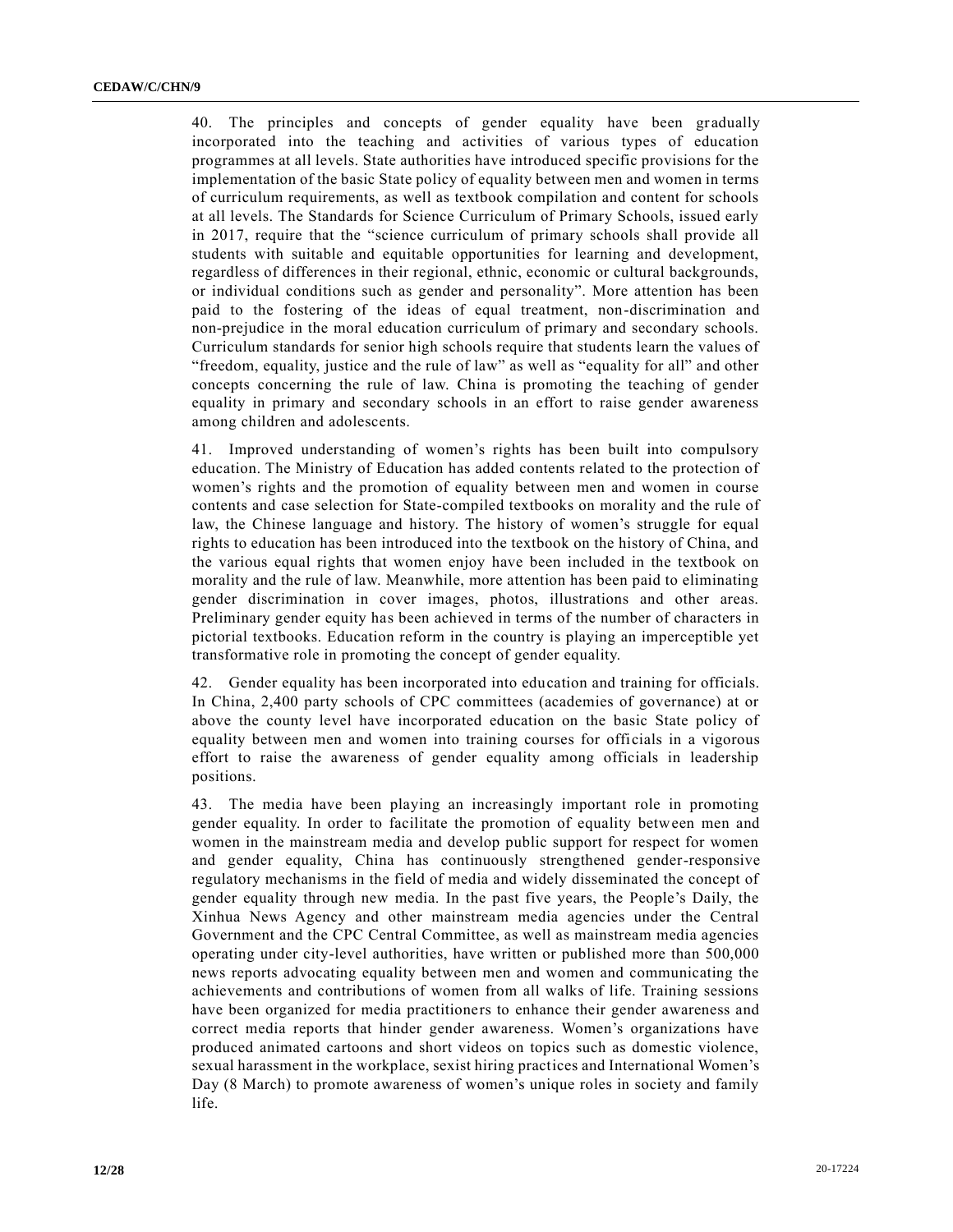44. A number of measures have been taken to effectively curb the rising sex ratio at birth. Efforts have been made to advocate the concept of gender equality, revise village rules and regulations, and promote a new civilized idea that girls and boys are equally good. With the establishment a sound system of society-based care for older persons, the living conditions and quality of life of older women have been improved. Special care has been given to older women who are poor, widowed or live alone. In order to address foetal sex identification for non-medical purposes, sex-selective abortion and related practices, a comprehensive control mechanism has been established that combines whole-of-society participation with interdepartmental collaboration. Countrywide special operations have been conducted to hold entities and individuals involved in these practices accountable in accordance with the law. In response to emerging cases of blood samples from pregnant women in the mainland of China being mailed to the Hong Kong Special Administrative Region for the purpose of foetal sex identification, a Circular on Strengthening the Prevention and Control of Blood Test for Foetal Sex Identification was issued in 2014, which specified the responsibilities of relevant departments in the prevention and control of blood test for foetal sex identification. In 2016, a revised version of the Provisions on Prohibiting Foetal Sex Identification for Non-Medical Purposes and Sex-Selective Abortion was promulgated to provide institutional support for the elimination of such practices. In 2017, sex ratio at birth decreased to 111.9.

45. The Anti-Domestic Violence Law, promulgated in 2015, has served as a good response to paragraphs 26 and 27 of the Committee's concluding observations and its general recommendation No. 35. The Law specified the responsibilities of government agencies, judicial organs and social organizations. It is stipulated in the Law that all forms of domestic violence are prohibited. It was made clear in the Law that the Government bears the primary responsibility for preventing and ending domestic violence and protecting family members, in particular women, from domestic violence in accordance with the law.

46. The Anti-Domestic Violence Law has been effectively implemented. In 2016, the Supreme People's Court issued the Reply on Procedural Aspects in Cases Requesting Personal Safety Protection Orders, explicitly stating the need for solutions to practical issues, including through the exemption of court costs for protection orders, the lifting of requirements for security and the use of special procedures in hearings. By the end of 2018, courts in China had issued 3,718 restraining orders, effectively curbing the occurrence of domestic violence. Judicial practice for more than two years has shown that the implementation of the Anti-Domestic Violence Law has contributed to the prevention and ending of domestic violence, the improved maintenance of equal, peaceful and civilized family relations and the promotion of family harmony and social stability.

47. The interests of children affected by domestic violence are protected. In 2015, the Supreme People's Court made it clear in the Summary of the Eighth National Conference on Civil and Commercial Trials that, when hearing marital and family cases involving domestic violence, the principle of maximizing the interests of the child should be applied. The Court also stated that, as a general rule, the parent who had committed domestic violence should not be awarded custody of minor children.

48. In 2015, China issued the Opinions on Improving the Legal Aid System, which listed women as key targets of legal aid and included abuse, abandonment and domestic violence as additional matters for legal aid.

49. After the Anti-Domestic Violence Law came into effect, the Ministry of Public Security incorporated the Law into various aspects of the work of public security authorities, such as examination for law enforcement qualification, law enforcement training and public education in the general knowledge of law, so as to effectively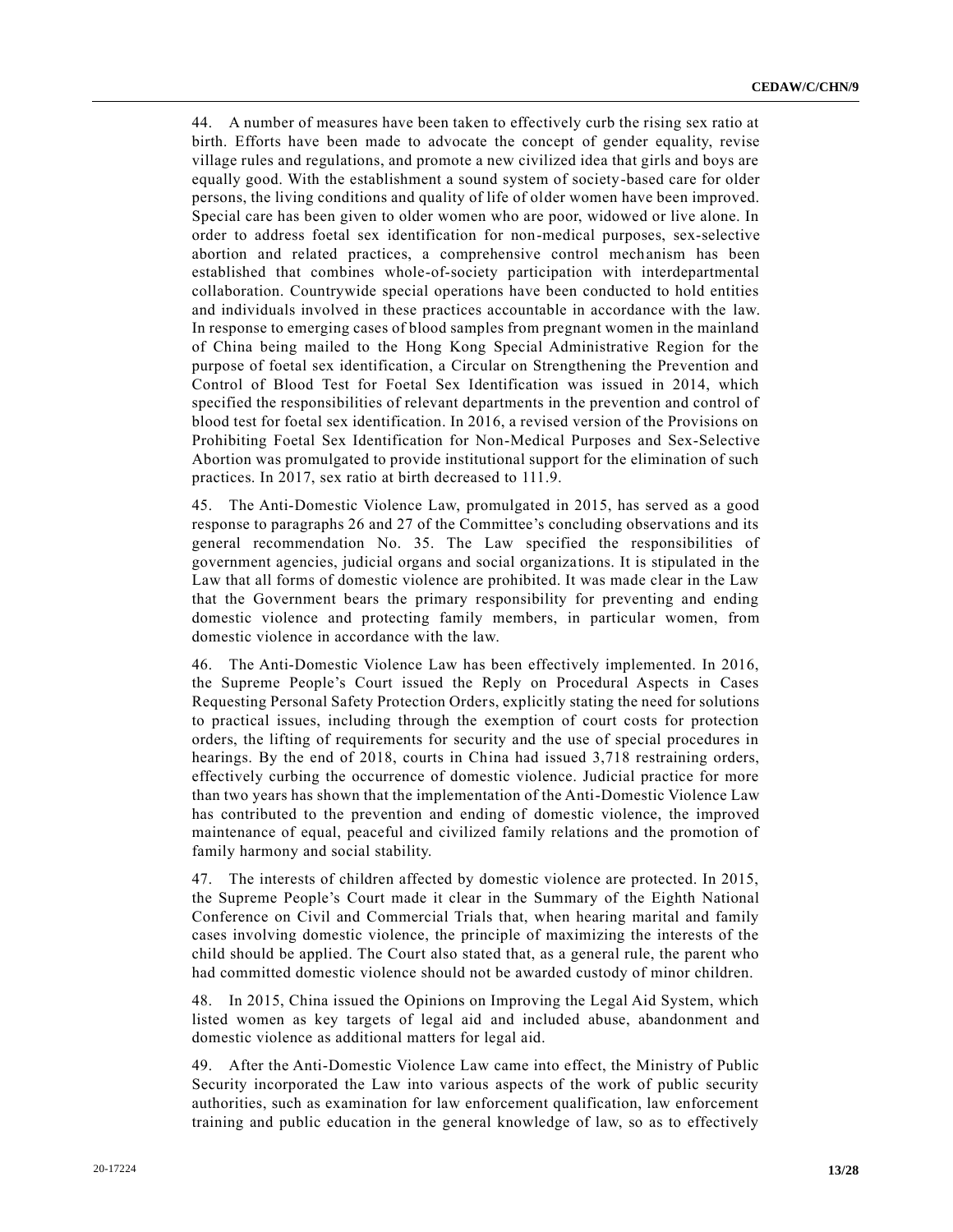improve the awareness and ability of police officers to prevent and end domestic violence. In the context of specific situations, local public security authorities have issued implementation opinions and operating rules to step up anti-domestic violence efforts. Mechanisms for handling domestic violence calls have been improved to ensure timely police dispatch, proper investigation and evidence collection in accordance with the law, as well as the delivery of assistance to victims seeking medical care and injury assessment.

50. In recent years, the Ministry of Civil Affairs has organized training sessions on shelters from domestic violence, which included an introduction on working methods and working requirements. In 2017, China implemented countrywide inspection and rectification programmes, including exploration into the creation of socialize d public service jobs, the introduction of professional social workers to provide assistance and the coordination with judicial administrative organs to provide legal aid.

51. On 12 December 2018, the Supreme People's Court issued the Circular on Addition of Causes of Action in Civil Cases. In part I, entitled "Disputes over personality rights", a fourth-level cause of action entitled "(1) Disputes over rights to equal employment" was added under the third-level cause of action entitled "9. General disputes over personality rights". In part IX, entitled "Tort liability disputes", a third-level cause of action entitled "348 bis. Disputes over sexual harassment damage liability" was added after the item entitled "348. Disputes over educational institution liability". The addition of two types of separate causes of action has provided greater judicial guarantee for the admission and trial of cases of these types. The move has also helped to address problems such as the difficulty in filing cases and inconsistencies in causes of filing, thereby demonstrating that the people's courts attach great importance to and fully protect women's rights and interests.

#### **Article 6: prohibition of trafficking in women**

52. China takes seriously paragraphs 28 and 29 of the Committee's concluding observations. Targeted action plans have been implemented in a continuous effort to step up the efforts to combat crimes that violate the personal rights of women and children, including trafficking in women and children and forcing women into prostitution.

53. The overall objective of the Action Plan for Combating Trafficking in Persons (2013–2020) is to establish a long-term anti-trafficking mechanism integrating measures to prevent and combat such crimes with assistance and rehabilitation efforts for victims, which will help to reduce and eventually root out the crime of trafficking in women and children. The Plan required that the Inter-Ministerial Anti-Trafficking Joint Conference under the State Council improve its organizational leadership and overall coordination, develop and improve policy measures, and investigate and address major problems and difficulties in a timely manner. The Inter-Ministerial Joint Conference, which consists of 32 departments, represents the initial working model in which the Government assumes responsibilities, public security authorities take the lead and various departments make concerted efforts for integrated governance.

54. China has revised the Criminal Law to impose severe punishments for crimes of trafficking in women and children. Amendment IX to the Criminal Law (2015) amended article 241, paragraph 6, of the Criminal Law concerning the crime of buying women and children who are victims of trafficking. The amended paragraph explicitly criminalized any act of buying women and children who are victims of trafficking, thereby increasing criminal penalties for buyers.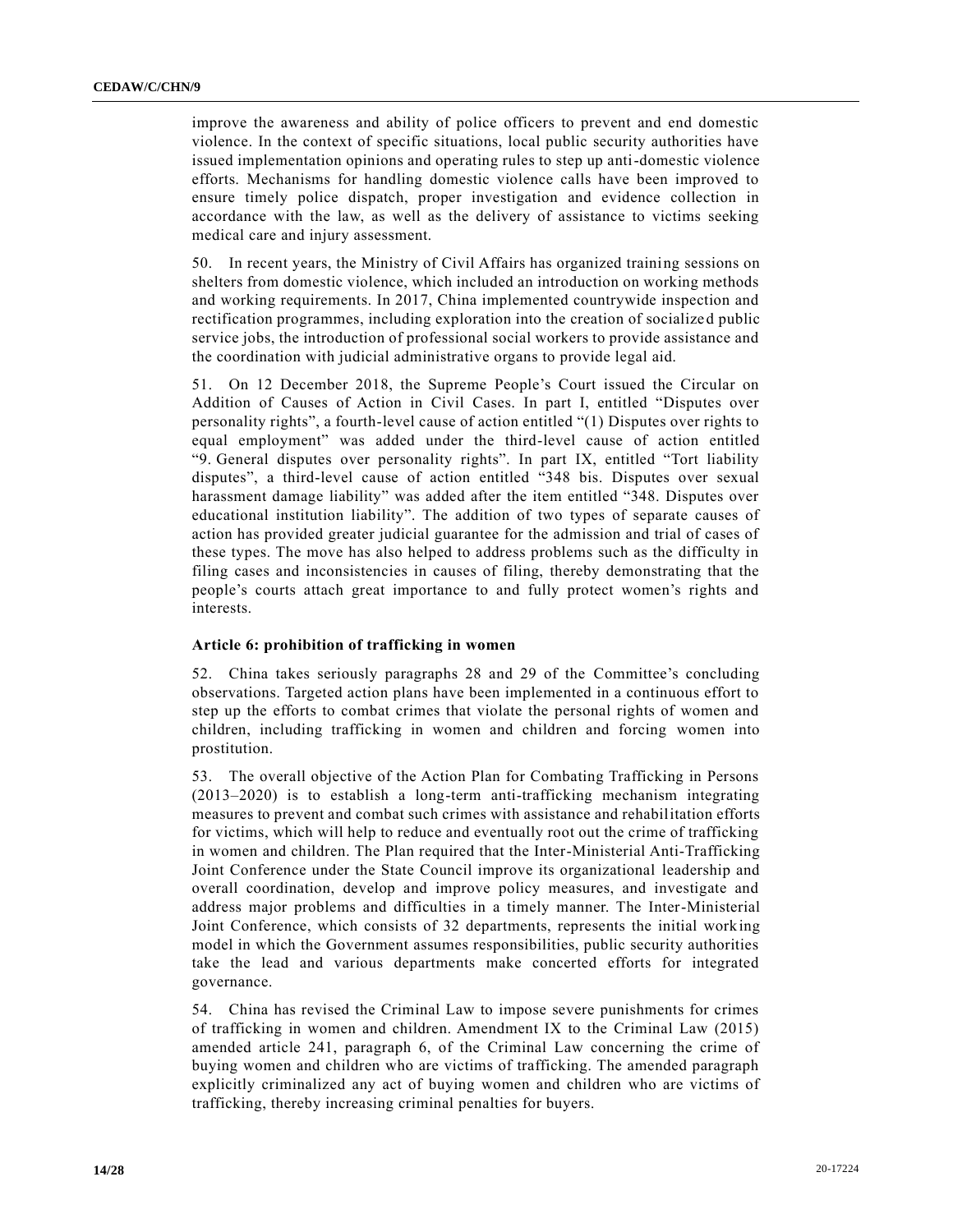55. In 2017, the Supreme People's Court and the Supreme People's Procuratorate jointly issued the Interpretation of Several Issues concerning the Application of Laws in Handling Criminal Cases regarding Organizing, Forcing, Luring, Sheltering or Brokering Prostitution. The interpretation set lower thresholds for the criteria of "aggravating circumstances" for the crime of forcing prostitution: the threshold for the cumulative number of persons forced into prostitution was set at half that for the crime of organizing prostitution; in cases in which young girls are forced into prostitution, "aggravating circumstances" are identified, regardless of the number of persons forced into prostitution.

56. New technologies and new media have been leveraged in the comprehensive prevention and suppression of crimes of trafficking in women and children, and in victim support. From 2014 to 2017, the Ministry of Public Security further optimized the criteria for opening trafficking cases. A national "anti-trafficking" DNA database has been established, which enabled mapping and matching operations for children of unknown origin. Public security authorities have cracked 3,566 cases of trafficking in women and 3,380 cases of trafficking in children. Prosecutorial authorities have prosecuted 6,513 persons in 3,065 cases of trafficking in women and children, as well as 1,190 persons in 195 cases of buying women and children who are victims of trafficking. Public security authorities in China have cooperated with 23 new media agencies and mobile applications and 25 mobile phone applications to ensure their access to the Emergency Information Release Platform for Missing Children (known as the "Reunion System") established by the Ministry of Public Security, thereby building effective interactions between the police and the public in preventing and combating crimes of trafficking in children. The Ministry of Civil Affairs has collaborated with judicial assistance organs and human resources and social security agencies to provide legal aid and psychological counselling for victims of trafficking and ensure proper assistance and reintegration. New Internet technologies and precision push technologies have been leveraged to find relatives to help rescued victims to be reunited with their families as quickly as possible.

57. Public security authorities in China have pursued active cooperation with international organizations in anti-trafficking efforts to jointly build an international anti-trafficking network. A number of anti-trafficking cooperation projects have been carried out in partnership with United Nations agencies and non-governmental organizations, including the United Nations Children's Fund, Save the Children UK, the International Labour Organization, the International Organization for Migration, the United Nations Office on Drugs and Crime and the United Nations Inter-Agency Project on Human Trafficking in the greater Mekong subregion.

58. In 2015, China signed the Phnom Penh Declaration. The country's legislature deliberated and adopted the Fourth National Plan of Action against Trafficking in Persons in the Greater Mekong Subregion. In 2016, the Governments of China and Cambodia signed the Agreement on Strengthening Cooperation to Prevent and Combat Trafficking in Persons. In 2017, China and the United Kingdom held several consultations on an anti-trafficking agreement. In 2018, the Governments of China and Thailand signed the Memorandum of Understanding on Cooperation in Preventing and Suppressing Trafficking in Persons. Police authorities in China have cooperated with their counterparts in Myanmar, Viet Nam and Laos in joint anti-trafficking activities. Their briefing and meeting mechanisms have been further consolidated. Eight offices of liaison officers for transnational anti-trafficking law enforcement have been established. Joint training has been provided to law enforcement personnel to effectively combat transnational trafficking crimes. From June to December 2018, Chinese police authorities, together with their counterparts from Viet Nam, Myanmar, Laos, Cambodia and Thailand, carried out six joint anti-trafficking operations with remarkable results.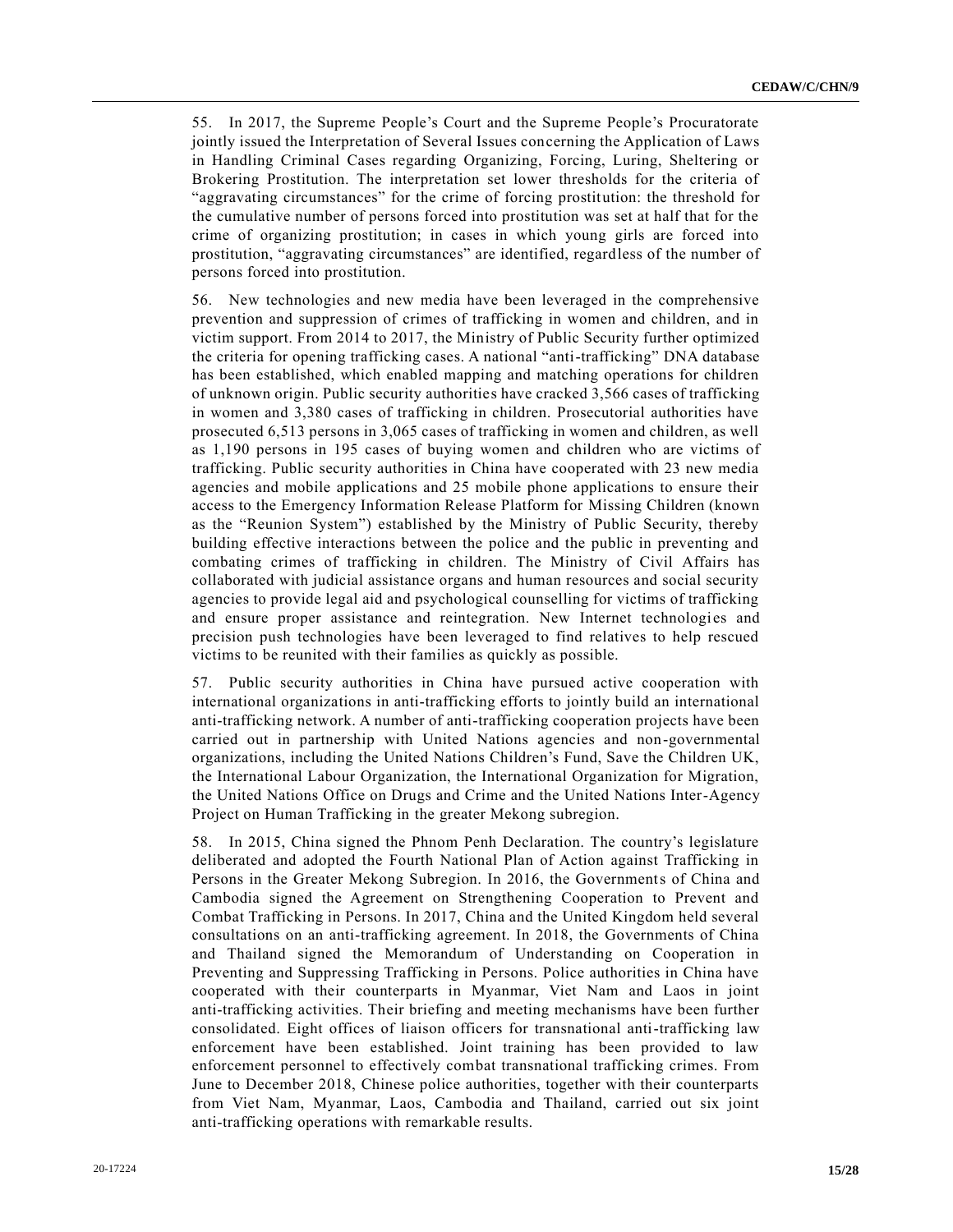# **Part II**

#### **Article 7: promoting women's participation in political and public affairs**

59. Recognizing the importance of paragraphs 30 and 31 of the Committee's concluding observations, China has taken proactive measures to effectively implement the Programme for Women and achieved remarkable results.

60. The country has seen a higher proportion of women elected as deputies to the National People's Congress (NPC) and members of the CPPCC National Committee. In the 13th NPC and CPPCC National Committee, both convened in 2018, women account for 24.9 per cent (742 women) of the deputies to the Congress and 20.4 per cent (440 women) of the members of the Committee, not only 1.5 per cent and 2.6 per cent higher than in the previous Congress and Committee, respectively, but higher than ever in the history of the two institutions. Guangxi (32.58 per cent), Fujian (31.88 per cent), Yunnan (31.87 per cent) and Liaoning (31.37 per cent) boast the highest percentages of female deputies to the NPC. The percentages of female deputies elected to provincial, regional and municipal people's congresses in Beijing, Guangdong, Shanghai, Tianjin, Guizhou and Anhui have exceeded 30 per cent.

61. In China, the overall percentage of female civil servants and women serving in social organizations has been on the rise. A growing number of female leaders are holding chief positions in the organs of the CPC Central Committee and central State authorities, people's organizations and social organizations. The National Audit Office, the China Meteorological Administration, the National Medical Products Administration, the National Administration of Traditional Chinese Medicine, the All-China Women's Federation, the China Federation of Literary and Art Circles, the China Writers' Association, the Economic Daily, the Chinese People's Association for Friendship with Foreign Countries, the China Council for the Promotion of International Trade, the China Disabled Persons Federation, the Red Cross Society of China and the All-China Federation of Supply and Marketing Cooperatives are all headed by women. Local government agencies at all levels have continued to see an increasing number of female officials in leadership positions. The proportion of women holding chief positions in the leadership teams of provincial governments soared to 9.7 per cent in 2017, an increase of 6.5 percentage points compared with 2011. The percentage of leadership teams with female officials rose to 52.5 per cent in the functional departments of city-level governments and to 95.1 per cent in county-level governments. Women account for more than half of the civil servants newly recruited by central authorities and their directly affiliated agencies, reaching 55.4 per cent in 2017. The percentage of women among newly recruited civil servants at local levels climbed to 44 per cent.

62. China has taken strong measures to promote women's participation in decisionmaking at all levels, training for female officials and requirements for ensuring sufficient female representation in the villagers' committees. Female officials have become an indispensable and important force in the management of public affairs at the grassroots level, and women are enjoying a higher level of participation in the administration of State and social affairs.

63. A gradual increase has been observed in the percentage of women in villagers' and residents' committees. By the end of 2017, there were 443,000 women among the 1.957 million members of villagers' committees in China, and women accounted for 57.2 per cent of all college-educated village officials in office. Residents committees across the country had 447,000 members, 241,000 of whom were women.

64. The percentage of women participating in business operations and management has risen steadily. In 2017, 39.7 per cent of the employee representatives serving on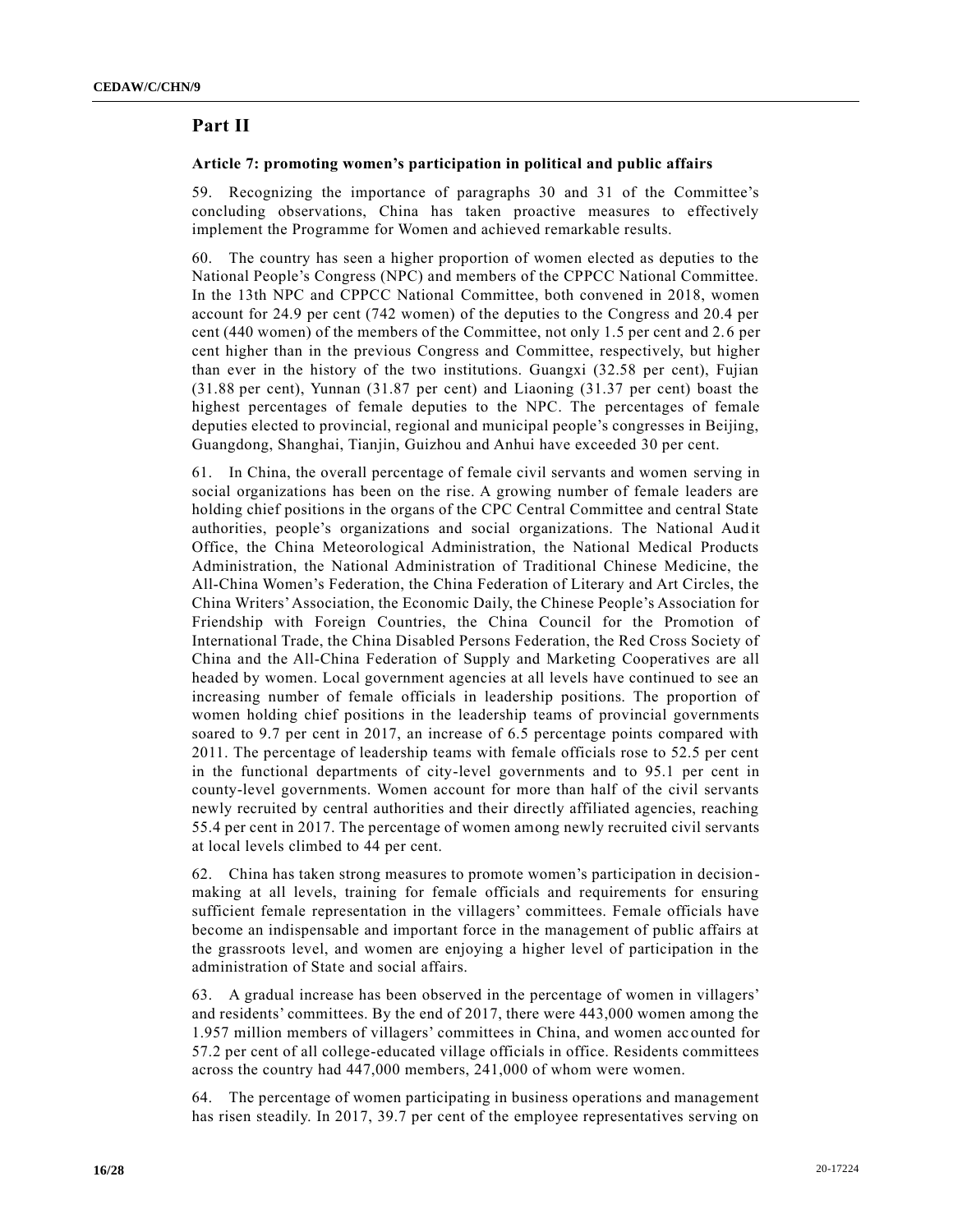boards of directors and 41.6 per cent of those serving on boards of supervisors in businesses were women, an increase of 10.6 and 12.4 percentage points, respectively, over 2013. A significantly larger proportion of women are involved in business operations and management.

65. Chinese public institutions have seen a gradual increase in the percentage of women in their leadership teams. The percentage of female leaders in public institutions across the country rose from 20.7 per cent in 2015 to 22.3 per cent in 2017.

66. Ethnic minority women are participating in political affairs at a significant higher level. They account for 41.3 per cent of the ethnic minority deputies to the 13th NPC and 34.85 per cent of the ethnic minority members of the 13th CPPCC National Committee. The percentage of ethnic minority women in local governments has risen steadily.

67. The political rights of persons with disabilities, including women with disabilities, are guaranteed in a number of Chinese laws and regulations. It is clearly provided in the Law on the Protection of Disabled Persons that persons with disabilities shall enjoy equal rights with other citizens in political, economic, cultural and social fields and in family life and other aspects, and that discrimination on the basis of disability is prohibited. It is explicitly stated in the Regulations on the Development of Accessible Environments that the organizers of elections shall facilitate the participation of persons with disabilities in elections and make braille ballots available to visually impaired persons. It is indicated in the 2016 Outline for Accelerating the Process Toward Prosperity for Persons with Disabilities in the 13th Five-year Plan Period that "efforts should be made to expand the means of participation in democratic processes for persons with disabilities and their organizations, and effectively leverage the important role of persons with disabilities and their family and friends, as well as People's Congress deputies and CPPCC members working with persons with disabilities, in the political life of the State".

68. According to statistics, 421 women with disabilities and 154 female family members and friends of persons with disabilities, including persons with nearly all categories of disabilities (such as physical, visual, hearing and speech, intellectual and mental disabilities) and their family and friends, have been elected as People's Congress deputies and CPPCC members at or above the county level, 30.3 per cent and 58.8 per cent higher than five years ago, respectively.

## **Article 8: promoting women's participation in international affairs on behalf of the Government**

69. Chinese women have full equal rights with men to participate in various international exchanges and organizations on behalf of their Government. As it promotes the development of the Belt and Road Initiative to build a community of shared future for humankind and pursues other initiatives and proposals, China has facilitated external communications by women in various fields, through multiple channels and at different levels. It has strengthened cooperation with relevant United Nations agencies and successfully organized a number of exchange events for women, including the Asia-Pacific Economic Cooperation Women and the Economy Forum, the Women-20 Meeting, the China-Arab Women's Forum and the first Shanghai Cooperation Organization Women's Forum. China has also enhanced people-topeople exchanges among women within the framework of bilateral and regional exchange mechanisms, supported and assisted developing countries in capacitybuilding for women, promoted friendship among women from different countries and contributed to people-to-people connectivity.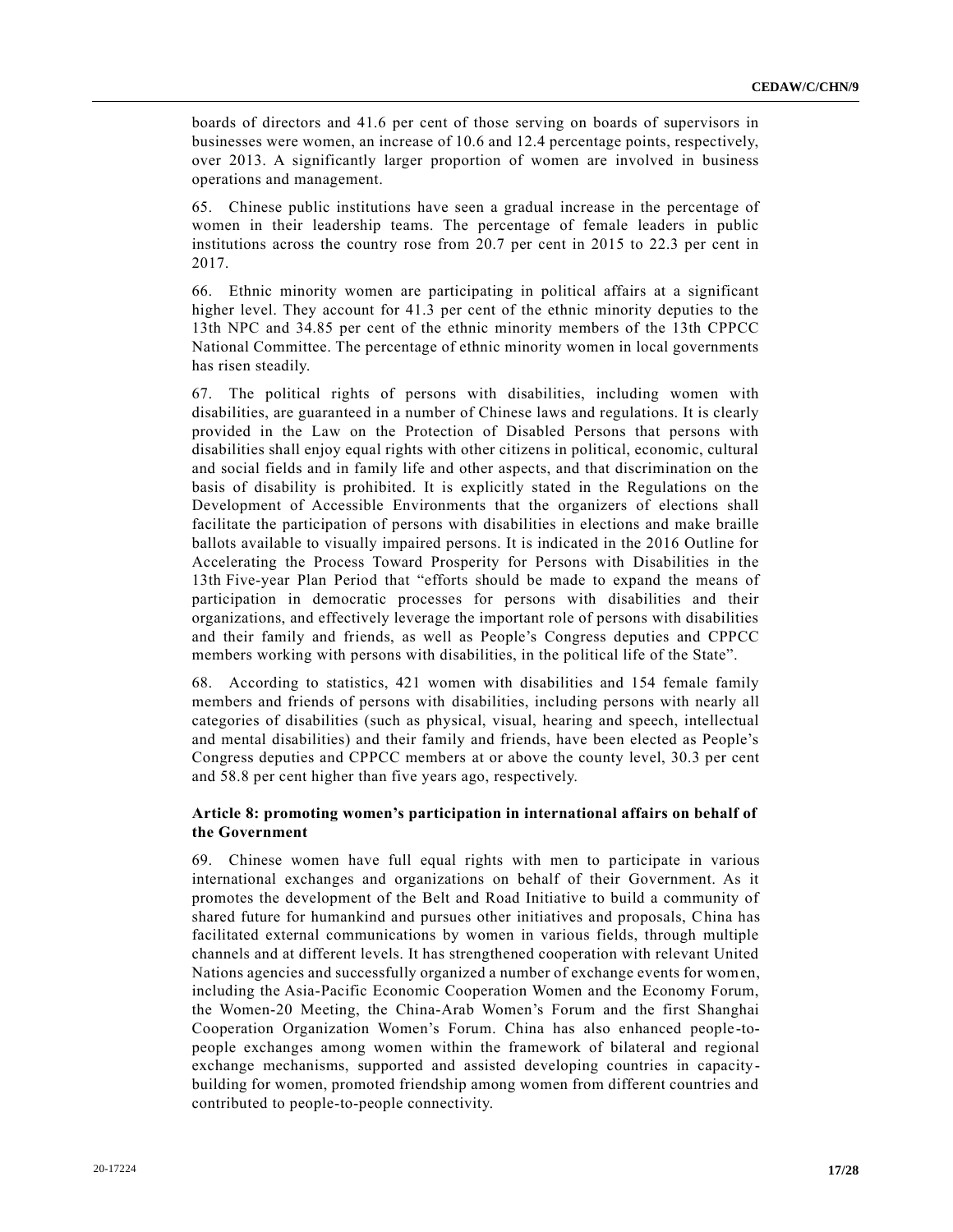70. The number and percentage of women in Chinese delegations to international conferences and meetings has grown continuously. According to the statistics of October 2018, 2,065 diplomats serving in the Ministry of Foreign Affairs (33.1 per cent) were women, including 14 female ambassadors, 19 female consuls general and 152 female counsellors, accounting for 9.45 per cent, 23.17 per cent and 27.8 per cent, respectively, of the diplomats in those ranks. Thirty-three female staff members have been recommended for service in international organizations by the Ministry on behalf of the Government of China, accounting for 45.2 per cent of all recommended staff. Three of them are senior staff members at or above the deputy director level. Since January 2014, in the Ministry 105 female officials have enrolled in academic certificate and degree programmes, 130 have received training abroad and approximately 5,300 have participated in theoretical and professional training.

#### **Article 9: nationality**

71. The relevant provisions are the same as those described in the previous report. According to the Nationality Law of the People's Republic of China, except for State functionaries and military personnel on active service, who shall not renounce Chinese nationality, male and female citizens and their children who meet legally prescribed criteria are equally entitled to acquire, renounce and restore Chinese nationality. No discriminatory or restrictive provisions are in place against women and their children with respect to their rights to acquiring, renouncing and restoring Chinese nationality.

## **Part III**

#### **Article 10: women's education**

72. Since the review of the previous report by the Committee, in order to ensure gender equality in education, the Government of China has made earnest efforts and achieved significant progress in developing and implementing legislation, policies and measures. It has taken multiple measures to eliminate gender discrimination and guarantee the equal rights of women and men in all stages and categories of education.

73. The proportion of girls receiving preschool education has continued to rise. The gross enrolment rate of three-year preschool education increased rapidly, from 56.6 per cent in 2010 to 81.7 per cent in 2018. In 2017, the Ministry of Education, the National Development and Reform Commission, the Ministry of Finance and the Ministry of Human Resources and Social Security jointly issued the Opinions on the Implementation of the Third Phase of the Plan of Action on Preschool Education to ensure equal access to preschool learning for both boys and girls. As at the end of 2018, 46.56 million young children were studying in preschools across the country, 21.77 million of whom were girls.

74. Gender disparities have been eliminated in large part at the stage of compulsory education. It is required under the nine-year compulsory education system in China that boys and girls at or above the age of 6 receive compulsory education for a specified number of years, regardless of gender, ethnicity or race. In 2018, the net enrolment rate of primary school-age girls was close to 100 per cent. The completion rate of compulsory education reached 94.2 per cent, with 46.5 per cent of children in school being girls.

75. Special measures have been taken to prevent rural girls from dropping out of compulsory education. Guidance has been provided across the country to facilit ate the fulfilment of government responsibilities, including developing improved administrative mechanisms to encourage reenrolment in school and stronger family school ties. Efforts have also been made to provide targeted assistance and prevent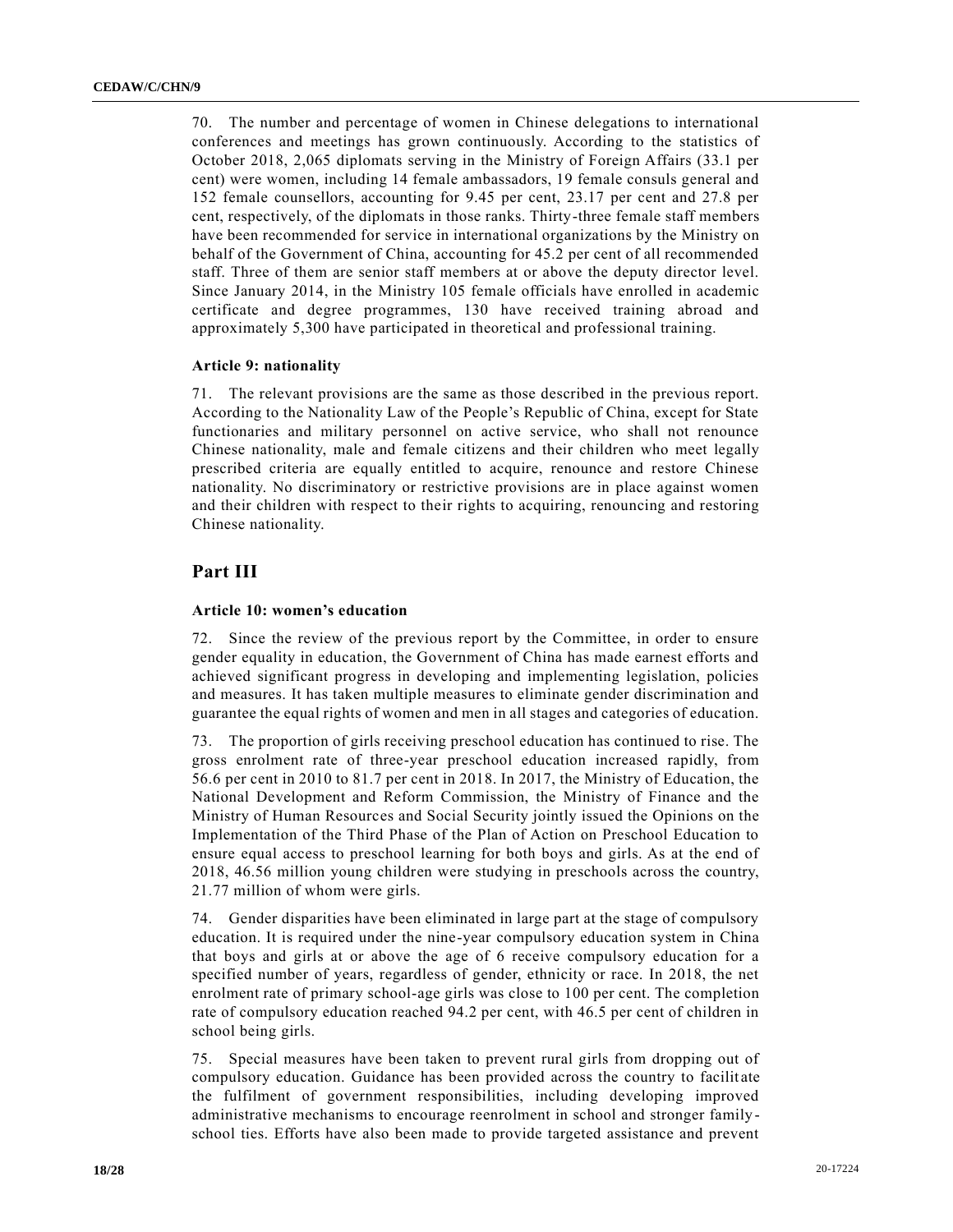school-age children and adolescents, especially rural girls, from dropping out of school owing to poverty or disinterest.

76. Gender gaps have narrowed in senior secondary education. For regular high school education, the reform of the admissions and examinations system has continued to make progress in promoting educational equity. In 2016, the Ministry of Education issued the Guidance on Further Advancing the Reform of the Examinations and Admissions System of Senior Secondary Schools to provide opportunities for male and female students to compete on an equal and fair footing. The gross enrolment rate in senior secondary schools across the country reached 88.8 per cent in 2018, an increase of 2.3 percentage points compared with 2014. There are 18.6 million girls enrolled in senior secondary schools, accounting for 47.3 per cent of all enrolled students. More than half of the students in regular high schools have been girls since 2015, and that ratio reached 50.8 per cent in 2018.

77. A targeted plan has been implemented to effectively improve the access of girls to high school education, especially in rural areas. In 2017, the Targeted Plan for Expanded Access to Senior Secondary Education (2017–2020) was launched, with a focus on poverty-stricken and educationally weak regions and special groups. It was intended to raise the gross enrolment rate of senior secondary education in disadvantageous regions and improve equal access to high school education for girls, especially rural girls, by expanding educational resources, increasing funding and strengthening the education workforce.

78. The right to education of ethnic minority women and girls is guaranteed. China has promulgated the Plan for Promoting the Development of Regions Inhabited by Ethnic Minorities and of Smaller Ethnic Groups in the 13th Five-year Plan Period and the Plan for Promoting Development and Improving People's Lives in Border Regions in the 13th Five-year Plan Period. The country has also developed different kinds of ethnic schools at all levels, implemented bilingual education, given preferential treatment to ethnic minority students in the national college entrance examination and introduced boarding education in the vast regions where agriculture and animal husbandry are the major sources of livelihoods.

79. More than half of students in higher education are women. As at the end of 2017, some 14.47 million female students were enrolled in undergraduate programmes in the country's regular higher education institutions, accounting for 52.5 per cent of all enrolled students. For adult education, 3.2 million female students are currently enrolled in undergraduate programmes in adult higher education institutions, accounting for 58.8 per cent of all enrolled students. Among students enrolled in graduate programmes, 1.278 million, or 48.4 per cent, are women.

80. A higher percentage of women are receiving vocational education and technical training, especially government-subsidized vocational training. In accordance with the Decision of the State Council on Accelerating the Development of Modern Vocational Education, the Opinions of the Ministry of Education and Eight Other Agencies on Further Promoting the Development of Community Education and the Action Plan of East-West Collaboration on Vocational Education (2016–2020), China has intensified its support for vocational education in rural and poverty-stricken regions and created conditions for rural women, especially those from families living in poverty, to receive quality vocational education. The country has also implemented student financial aid policies, including tuition waivers and national student grants for secondary vocational education, and scholarships, student grants and student loans for higher vocational education, targeted especially at poverty-stricken regions and populations. Various reward and financial aid policies have effectively prevented girls from dropping out upon completion of junior high school and ensured that women can participate equally in and complete vocational education. Rural women a re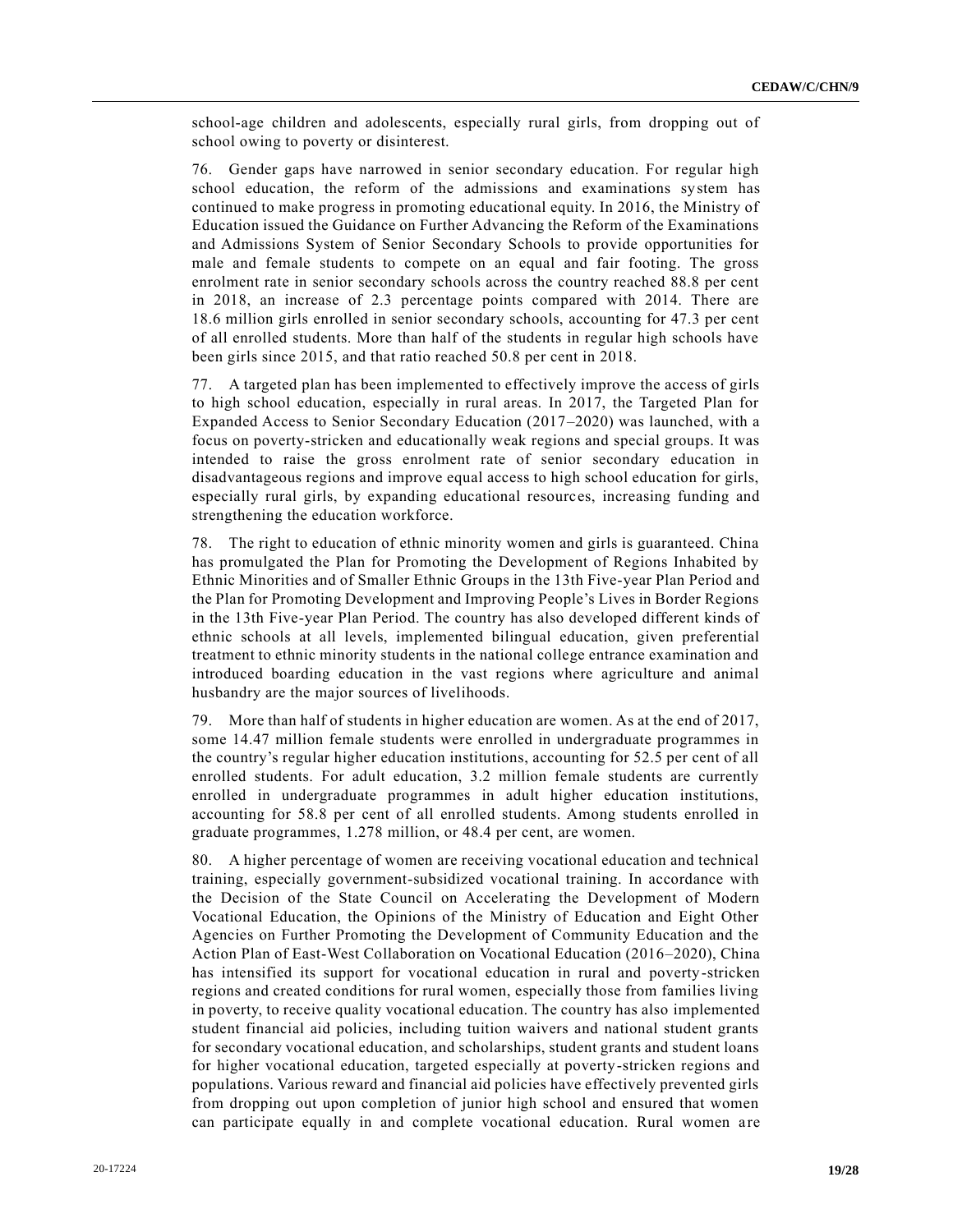entitled to equal access to various kinds of training, which helps to improve their technical skills so that they will be better positioned to enter the labour market and enjoy greater employment opportunities. In 2017, 6.81 million girls were pursuing secondary vocational education, accounting for 42.8 per cent of all enrolled students. Across the country, 39.92 per cent of the participants of government-subsidized vocational training were women. A growing number of women have received vocational skills training. Between 2011 and 2015, more than 3 million urban women benefited from various vocational and re-employment technical training sessions, while more than 33 million rural women participated in programmes aimed at improving the quality of the labour force and enhancing skills for employment.

81. Women have equal access to scholarships. The 2018 statistics showed that more women had received scholarships in government-sponsored study abroad programmes than men, accounting for 53 per cent of all participants.

82. The Ministry of Culture and Tourism, in coordination with the Ministry of Education, has implemented the Programme of Training and Studies for Inheritors of Chinese Intangible Cultural Heritage, supporting the participation of women in workshops and training sessions. As of April 2018, participating universities and colleges in China had held 405 workshops and training sessions with 18,000 attendances, which, together with additional training subsequently organized by those participants across the country, had benefited 56,000 individuals nationwide. Women accounted for 58 per cent of all participants and 90 per cent in training sessions on embroidery, wax printing, dough modelling and other projects of intangible cultural heritage.

#### **Article 11: women's employment**

83. Recognizing the importance of some of the concerns and recommendations on women's employment in paragraphs 29 and 30 of the Committee's concluding observations, relevant government agencies have put together various resources to develop and introduce a series of policy measures to eliminate gender discrimination in employment and promote equal employment for women, with a view to eliminating such discrimination in the labour market. They have also sought to guide and supp ort urban and rural women in seeking employment and starting their own businesses through a variety of channels and initiatives.

84. The number of employed women has increased. In 2017, women accounted for 43.5 per cent of the Chinese labour force, and 65.45 million of them were employed in urban areas.

85. The proportion of female entrepreneurs has exceeded 50 per cent. In 2016, the Government issued the Circular on Guaranteed Loans for Startups to Support Entrepreneurship and Employment, which provides for the inclusion of women "in the target recipients of guaranteed loans for startups". Women have unleashed their talent in the mass entrepreneurship and innovation campaign, accounting for more than 55 per cent of Internet entrepreneurs. In 2016, more than 5,000 centres of practical entrepreneurship activities for female college students and more than 2,100 makerspaces, incubators and maker service platforms for women were established across China, providing guidance for millions of women in starting their own e-commerce businesses. More than 3.3 million women have joined more than 5,000 centres for female manual weavers, which has, in turn, given more than 10 million women facing employment challenges the flexibility of working from home. China has launched the Women's Campaign for Entrepreneurship and Innovation and organized the first Entrepreneurship and Innovation Competition for Chinese Women to channel the energy of female entrepreneurs and innovators. Training sessions for entrepreneurship and innovation have seen more than 5.5 million attendances, with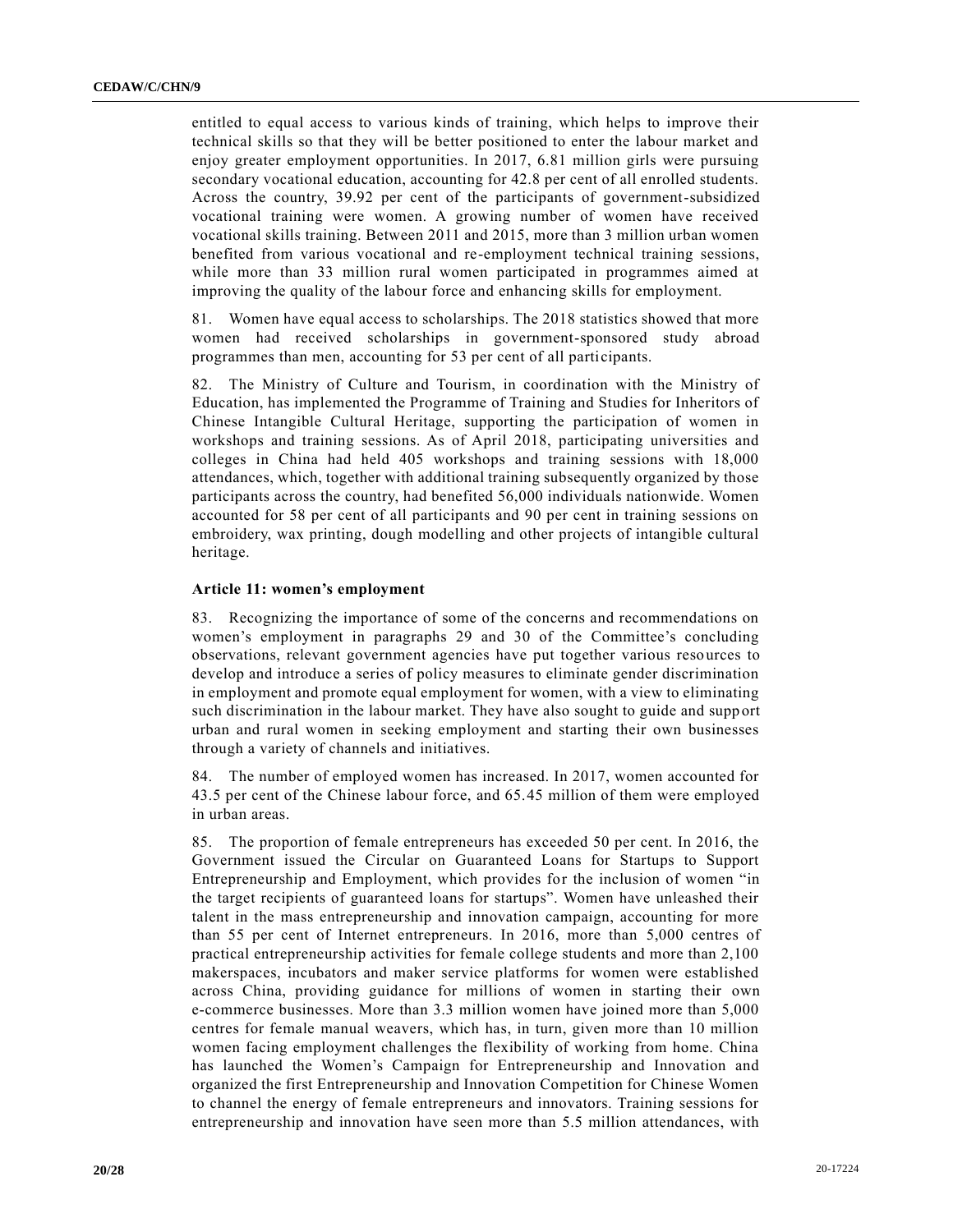tens of millions of women from both urban and rural areas starting their own businesses or finding employment.

86. The percentage of women has grown higher among skilled workers and senior professionals. In 2017, 14.8 million female professionals were employed in public owned enterprises and institutions, accounting for 48.6 per cent of all their professional staff. Among them, 1.789 million, or 39.3 per cent, were senior professionals, an increase of 2.6 percentage points compared with 2014.

87. China has respected and promoted the important status and role of women in the continuity of intangible cultural heritage by actively identifying women as representative inheritors at all levels. In 2018, the Ministry of Culture and Tourism announced the fifth list of representative inheritors for representative projects of national intangible cultural heritage, in which 262 inheritors were women, accounting for 24.2 per cent of all listed individuals. Some projects with crafts traditionally taught only to men have also embraced female apprentices. Centres of traditional crafts have been established to actively encourage the engagement of local women. For example, one such centre in Hami, Xinjiang, facilitated the establishment of 231 cooperatives in the city, creating an interlinked model connecting the centre, associations, cooperatives and female embroiders. Nearly 1,000 female embroiderers have been directly involved in fulfilling more than 17,000 orders received by the centre, thus generating at least 1,500 yuan of additional income per person. Another example is the centre of traditional crafts in Xiangxi Tujia and Miao Autonomous Prefecture, Hunan. Since its opening, nearly 500 participants have received direct training from the centre and, in turn, trained more than 6,000 other female embroiderers, helping local women to find employment near home.

88. The protection of women's rights and interests has been continuously strengthened in the workplace. By refining the mechanism of labour relations coordination, China has facilitated the inclusion of special labour protection for women, maternity protection, equal opportunities of training and promotion and equal pay and benefits in collective bargaining and collective contracts or the signing of special collective contracts for the protection of the rights and interests of female employees, while urging employers to comply with the provisions of laws and regulations related to the rights and interests of women at work. As of September 2017, 1.366 million special collective contracts had been signed nationwide for the protection of the rights and interests of 79.999 million working women. In 2017, 71.2 per cent of businesses were in compliance with the Special Provisions on Labour Protection for Female Employees (hereinafter referred to as "Special Provisions").

89. China has actively promoted gender equality in the workplace. In February 2019, on the basis of a 2018 study on developing mechanisms for gender equality in businesses, the All-China Federation of Trade Unions prepared and issued the Guidance Manual on Promoting Gender Equality in the Workplace. The manual outlined the institutional mechanisms for employers to establish and provided an analysis and review of real-life cases from the following six perspectives, with a view to promoting gender equality in the workplace: equal employment opportunities; equal career development opportunities; equal pay and benefits; maternity protection; balancing work and family life for female employees; and preventing and ending violence and sexual harassment in the workplace.

90. Enhanced efforts have been made to build wellness and lactation rooms for women at work. In 2016, the All-China Federation of Trade Unions, together with nine other agencies, issued the Guidance on Further Promoting the Construction of Maternity Facilities, which proposed that, by the end of 2020, all employers to be equipped with maternity facilities should have such standardized facilities mostly in place. Considering the needs of women in various industries and different types of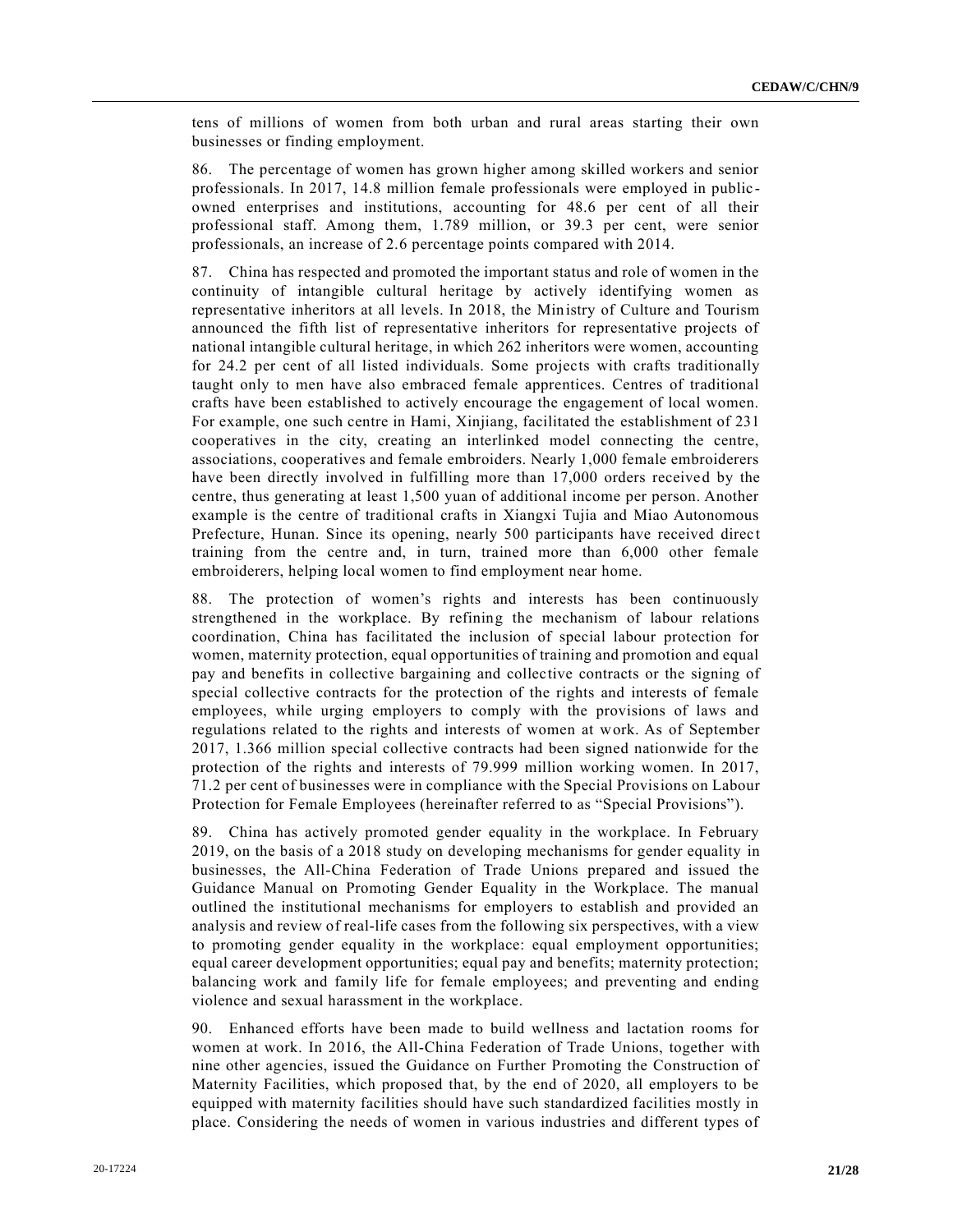workplaces, women's groups in labour unions across the country have adopted a socialized, project-based approach to providing safe, hygienic and private wellness and lactation spaces for working women with special needs. As of September 2017, 296,000 grassroots labour unions in 623,000 businesses and public institutions had established wellness and lactation rooms for 18.494 million women.

91. Stronger action has been taken to monitor and inspect employers for their compliance with labour laws and regulations on the protection of female employees. For the third consecutive year, during the sessions of the NPC and the CPPCC National Committee, the All-China Federation of Trade Unions expressed its views and offered suggestions on enhanced monitoring and inspection for compliance with the Special Provisions, with a view to making progress in that area of work for the protection of working women under the universal two-child policy. Labour unions across the country have taken the initiative to bolster their engagement and cooperation with local People's Congresses, as well as government agencies, including departments or bureaus of human resources and social security, health commissions and administrations of work safety, in jointly conducting monitoring and inspection for compliance with the Special Provisions and offering suggestions for remedial action. As of September 2017, provisions on prohibited work for women had been implemented by 1.633 million grassroots labour unions, covering 3.77 million employers and benefiting 72.296 million women; provisions for the special treatment for female employees during menstruation, pregnancy and postpartum and lactation periods had been implemented by 1.64 million grass-roots labour unions, covering 3.798 million employers and benefiting 73.358 million women.

92. Multi-agency cooperation has contributed to refined laws and regulations and ensured women's right to equal employment opportunities. In March 2019, the Ministry of Human Resources and Social Security, the State-owned Assets Supervision and Administration Commission, the All-China Women's Federation and other agencies jointly issued the Circular on Further Regulating Recruitment Practices to Promote Women's Employment. It specifies six prohibited practices of gender discrimination in employment, provides for penalties (e.g., orders of correction, fines and revocation of business licences) for employers and human resources service agencies suspected of gender discrimination, and establishes a multi-agency joint inquiry mechanism. The Circular is also intended to provide support and assistance for women who have experienced employment discrimination in filing lawsuits, as well as personalized career guidance and services, thus lending robust policy support to ensuring women's equal right to employment.

93. Chinese law ensures that female workers are entitled to paid maternity leave. The State Council has launched a series of policy measures, including the Decision on Implementing the Universal Two-Child Policy and Reforming and Improving the Management of Family Planning Services, to protect women's legal rights to employment and leave in accordance with laws, support women's return to work after childbirth and encourage employers to allow flexible work schedules and make necessary accommodations for pregnant and lactating women. Thirty-one provinces, autonomous regions and municipalities across the country have refined their policies on additional leave as a reward for compliance with family planning requirements, to explicitly provide that women are entitled to such leave of one to nine months, in addition to the 98 days of statutory maternity leave, and that men are entitled to paid paternity leave of 7 to 31 days.

#### **Article 12: women's health**

94. China attaches great importance to women's health and comprehensive development. It has made safeguarding women's health a major strategy and a priority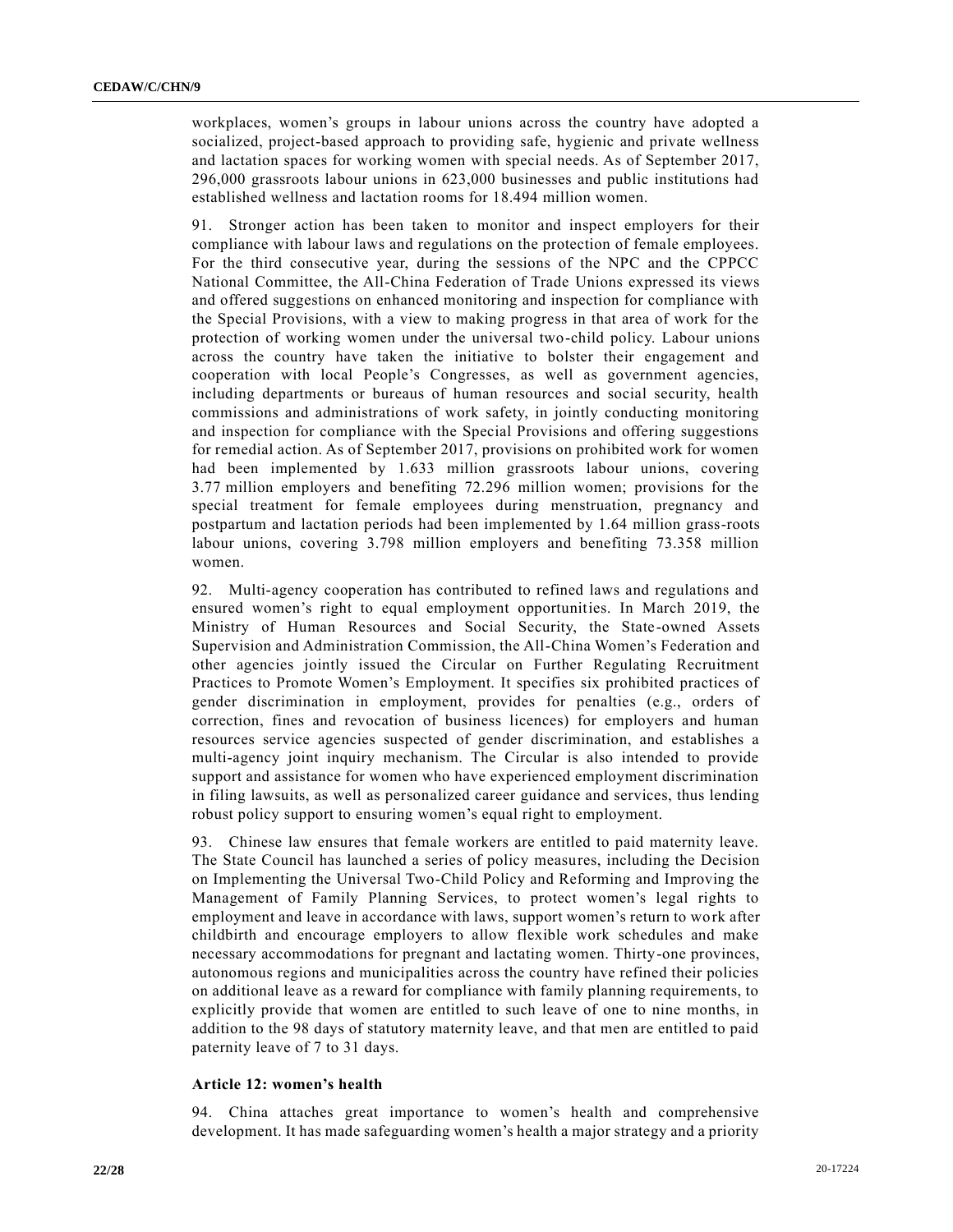task and has continuously worked on improving women's health. Since 2014, China has issued and implemented the "Healthy China 2030" blueprint, the Health Care Development Plan for the 13th Five-Year Plan Period and the Plan on Deepening Medical System Reform for the 13th Five-Year Plan Period. These plans have laid out women's and children's health as a priority development strategy with a view to guaranteeing their health in all aspects and throughout their life cycles.

95. The average life expectancy of Chinese women has continued to increase. The average life expectancy of China's population was 76.7 years in 2017, while the average life expectancy of Chinese women was 79.43 years in 2015, 2.06 years longer than in 2010.

96. The maternal mortality ratio has continued to decline. In 2017, the national maternal mortality ratio dropped from 30 deaths per 100,000 live births in 2010 to 19.6 deaths per 100,000 live births, a decrease of 10.4 deaths per 100,000 live birth, achieving ahead of schedule the goals set out in the Programme for Women and the Millennium Development Goals. China was listed by the World Health Organization as one of the top 10 countries with high performance in maternal and child health.

97. Women's reproductive health continued to improve. In 2017, 66.9 per cent of women received screening for gynaecological diseases and 24.2 per cent of the women screened were found to have gynaecological diseases. The coverage of basic public health and family planning services for the mobile population remained above 87 per cent nationwide.

98. The prevention and control of HIV and sexually transmitted infections among women has been intensified. Since 2015, the Central Government has invested 1.4 billion yuan annually to scale up the prevention of mother-to-child transmission of HIV, syphilis and hepatitis B across the country. The Government provides free screening for HIV, syphilis and hepatitis B for all pregnant women, as well as free comprehensive interventions and services for preventing mother-to-child transmission for all infected pregnant women and their children. In 2017, the number of women on antiretroviral treatment reached 155,618. In 2017, more than 99 per cent of pregnant women received testing for HIV, syphilis and hepatitis B; 90 per cent of HIV-infected pregnant women were treated with antiretroviral drugs; 80 per cent of syphilis-infected pregnant women were on treatment; the rate of mother-to-child transmission of HIV fell to 4.9 per cent; the number of reported cases of congenital syphilis declined from 13,000 in 2011 to 3,846; 99.7 per cent of children born to hepatitis B-infected women received hepatitis B immune globulin injections; and 96.8 per cent of newborns were inoculated with the first dose of the hepatitis B vaccine.

99. The maternal and child health service system has continued to improve. At the heart of the three-tier maternal and child health service system with Chinese characteristics are the maternal and child health facilities, buttressed by primary medical and health-care facilities at their core and bolstered by technical support from general hospitals and research and teaching institutions, serving both urban and rural areas on the basis of a tiered division of responsibilities.

100. The infrastructure for maternal and child health care has been markedly upgraded and service capacity significantly enhanced. China has continued to increase investment in building maternal and child health-care facilities, with a focus on improving the infrastructure for primary maternal and child health care. During the 12th Five-Year Plan Period (2011–2015), the Central Government invested 10.7 billion yuan to build more than 1,100 maternal and child health-care facilities and 4 billion yuan to build and equip 800 county-level family planning facilities. In the period from 2016 to 2017, the Central Government allocated 6.25 billion yuan of its budgeted funds to invest in building 512 maternal and child health-care facilities,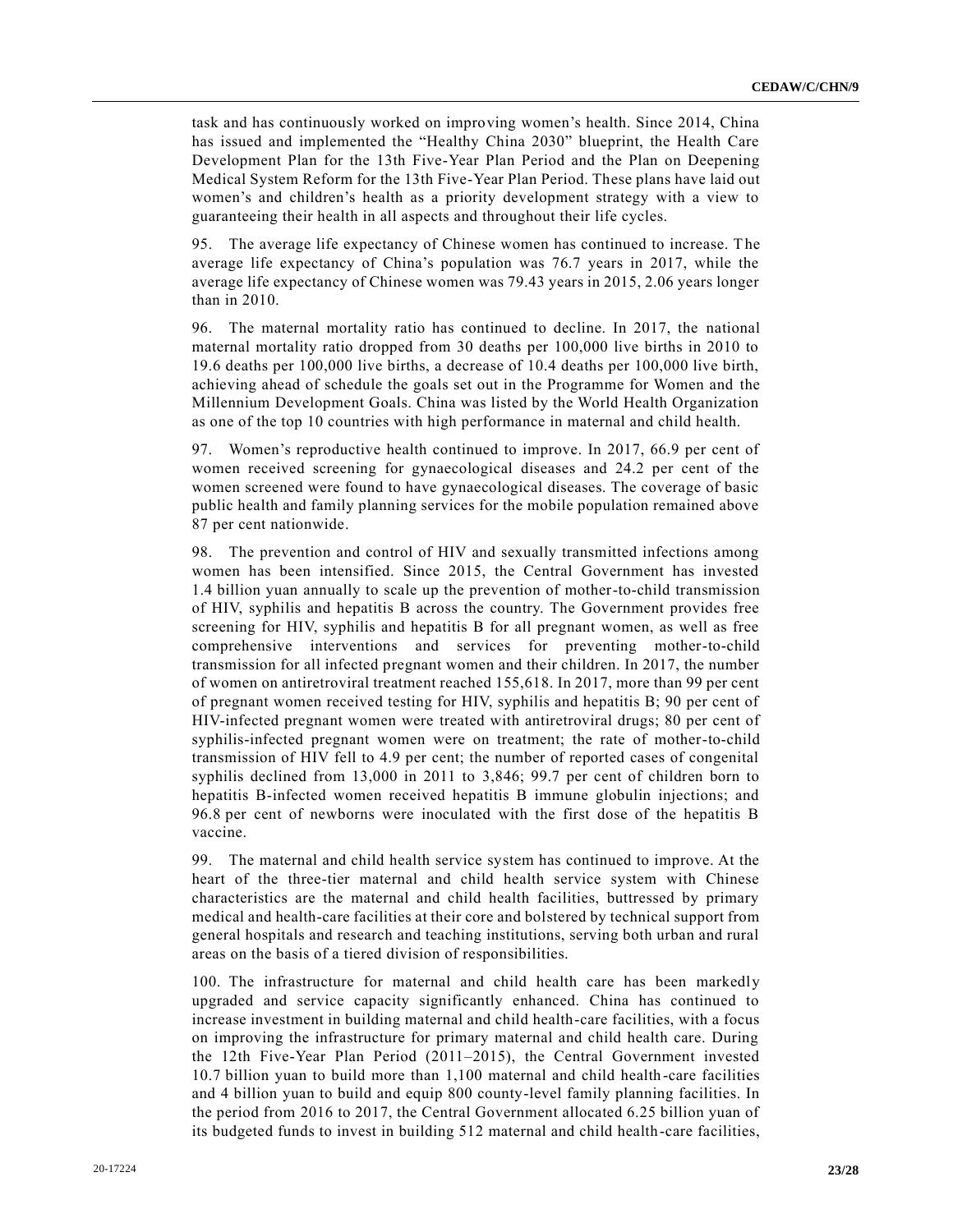a significant increase compared with the 12th Five-Year Plan Period. Since 2013, China has been optimizing and integrating technical service resources for maternal and child health care and family planning. By the end of 2017, 89.8 per cent of the resources from relevant facilities at the city, county and township levels nationwide had been integrated. The integration will gradually enable such facilities to offer a full range of services covering maternal health, women's health, children's health and reproductive health.

101. The accessibility and equity of maternal and child health services has seen continued progress. With the full implementation of the basic public health service programme in 2009, maternal health management services in China have continued to increase. According to statistics, in 2017, early pregnancy registration and postnatal visits covered more than 85 per cent of pregnant women. The in-hospital delivery grant for rural women has been further implemented, with fiscal authorities at various levels providing a 500 yuan grant to every rural woman for giving birth in hospitals.

102. The work on women's mental health has been continuously strengthened. In 2015, China formulated the National Mental Health Workplan (2015–2020), which set out tasks to protect and promote women's mental health, followed by the Guidance on Strengthening Mental Health Services, issued in 2016. China has comprehensively implemented the management and treatment of patients with severe mental disorders, piloted the holistic management of mental health and carried out extensively a variety of awareness-raising campaigns to popularize essential knowledge about mental health and psychological well-being.

#### **Article 13: other economic and social rights of women**

103. Chinese laws do not impose any discriminatory restrictions on women with regard to other economic and social rights.

104. The equal access of women to public services and resources is guaranteed. For example, in the newly revised Design Code for Urban Public Restrooms, issued in 2016, the ratio of women's toilets to men's toilets was changed to 3:2, or 2:1 in high traffic areas, making the pubic space more welcoming for women.

105. The National Fitness Programme (2011–2015) promulgated by the State Council included plans for further developing national fitness industries, scaling up national fitness campaigns and accelerating the development of sports as an enabler for a stronger nation, with an explicit goal of achieving "greater progress in women's fitness facilities". The National Fitness Programme (2016–2020) is intended to "promote sports among workers, women and children, and advance the integration of public sports services for migrant workers into the local supply system where they are based".

106. Maternity protection benefits have been increased. In 2018, the number of maternity insurance participants nationwide totalled 204 million, exceeding the 200 million mark for the first time, with 89.27 million being female employees, an increase of 15.2 million from 2014. Women's medical expenses for childbirth are duly covered, with female employees' expenses covered by maternity insurance and those of unemployed women covered by the basic medical insurance for urban and rural residents. In 2017, China launched a pilot programme of merging the maternity insurance with the basic medical insurance for employees. In 2019, the merger of the two insurance schemes will be fully implemented across the country, which would contribute to expanding the coverage of maternity insurance and enhancing the co-funding capacity of social insurance funds and the protection afforded by maternity insurance.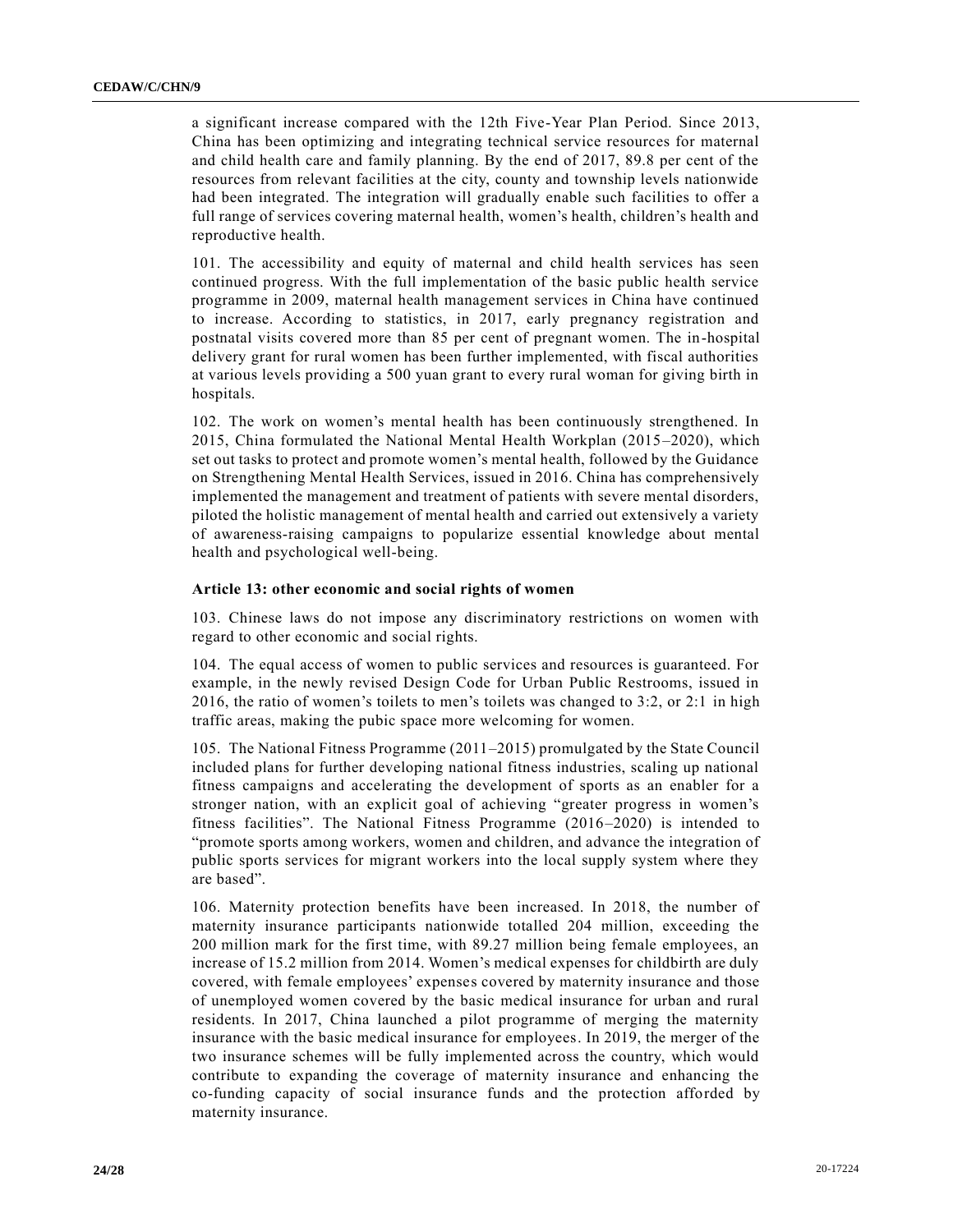107. The number of women enrolled in basic medical insurance has been on the rise. In 2017, 1.34 billion people participated in the basic medical insurance for employees and the basic medical insurance for urban and rural residents (including the New Rural Cooperative Medical Scheme). Among them, 380 million women participated in the basic medical insurance for urban and rural residents, not including participants in the New Rural Cooperative Medical Scheme yet to be integrated, accounting for 43.6 per cent of the total, up from 34.1 per cent in 2011.

108. Women's participation in pension insurance has expanded. In 2017, approximately 385 million women participated in basic pension insurance nationwide, an increase of some 33 million compared with the previous year. The number of women participating in basic pension insurance for urban employees was nearly 180 million, 58.1 per cent more than 2010. In 2017, nearly 210 million women participated in basic pension insurance for urban and rural residents, 18.5 per cent more than the previous year.

109. The number of women participating in unemployment insurance and occupational injury insurance has continued to grow. In 2017, 79.5 million women participated in unemployment insurance nationwide, an increase of 8.05 million compared with 2014; and 85.94 million women participated in occupational injury insurance, an increase of 5.24 million compared with 2014.

110. Women's access to senior care services has continued to improve. Senior care facilities nationwide have grown significantly in both numbers and capacity. As at the end of 2017, there were 155,000 various types of senior care service institutions and facilities nationwide, offering a total of approximately 7,448,000 senior care b eds, or roughly 30.9 beds per 1,000 older people. Home-care service facilities have basically covered all urban communities and more than 50 per cent of rural communities. Nationwide, 93 per cent of senior care institutions are equipped to provide differen t forms of medical and health services for their residents, delivering benefits to more older women.

111. China has continued to undertake major projects to incubate quality productions of performing arts, to renew and promote the heritage of homegrown ope ra and to invest in the collection and development of fine arts. These projects have led to the creation of a plethora of works that feature themes about women's fundamental rights and priority groups such as older women, women with disabilities and women migrant workers. They also provided women with access to more and varied selections of cultural and artistic works.

112. China has set great store by strengthening and improving public services for women with disabilities in the areas of education, employment and health. In 2017, 8.445 million (or 80.1 per cent) registered women with disabilities aged 16 and above participated in pension insurance for urban and rural residents; 12.467 million (or 96.7 per cent) women with disabilities participated in basic medical insurance; 3.55 million women with disabilities received basic rehabilitation services; 6,671 girls with disabilities enrolled in preschools through grants from the public welfare lottery fund for disability; 5,858 girls with disabilities were admitted to higher education institutions; and 2.968 million registered women with disabilities aged 16 to 54 were employed.

#### **Article 14: rural women**

113. With regard to paragraphs 43 and 45 of the Committee's concluding observations, the Government of China has taken a series of positive measures to address the security of land rights for rural women.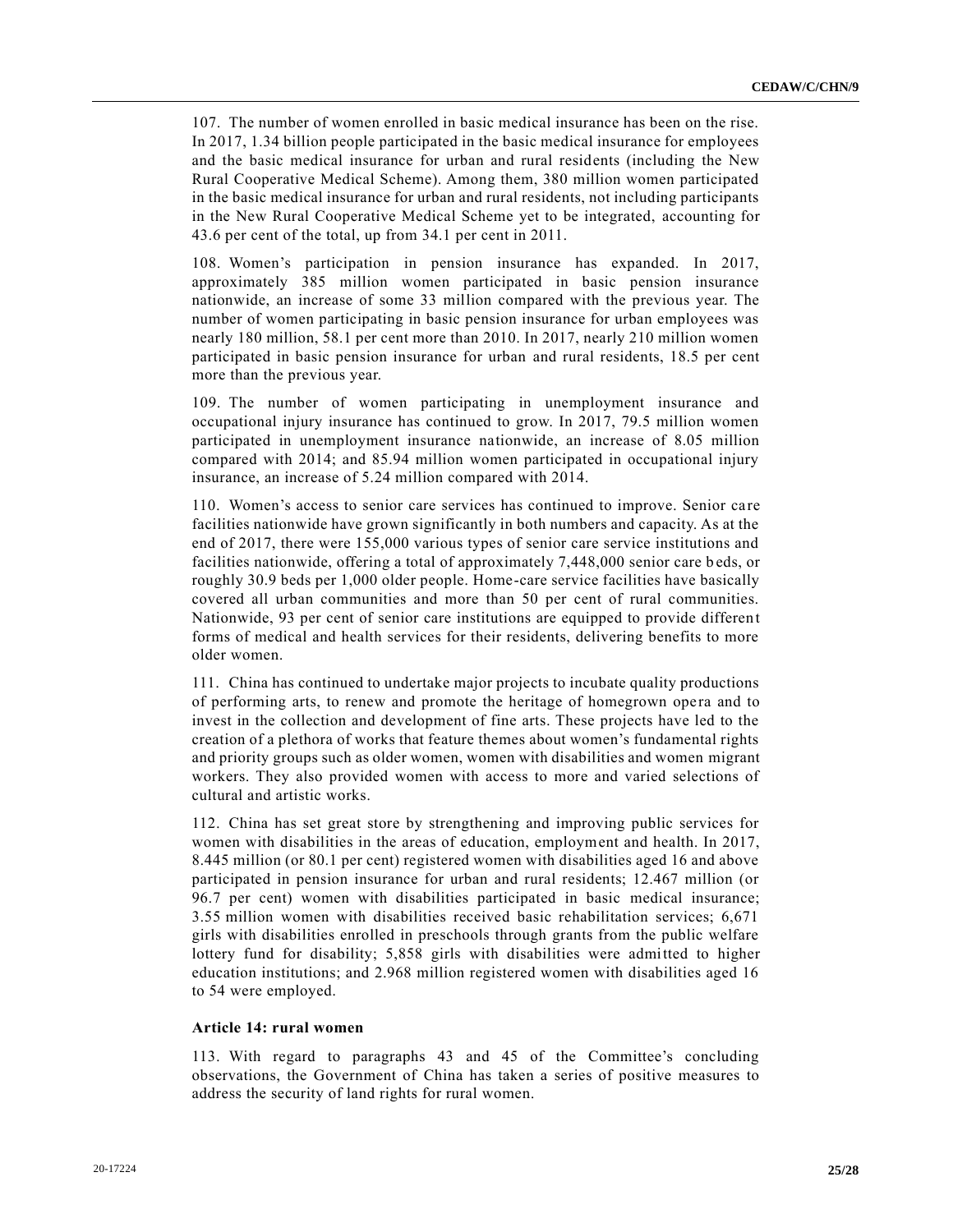114. Rural land reform has been expedited. In 2014, China launched a pilot exercise to determine and certify contracted land rights in rural areas and encouraged pilot areas to explore ways of protecting women's land contracting rights and interests, including upon marriage and divorce. The Ministry of Agriculture and Rural Affairs promoted the practices and lessons learned from pilot areas such as Fengyang County, Anhui Province, in safeguarding rural women's land contracting rights and interests throughout the country. The Ministry of Land and Resources, in its Circular on Further Accelerating the Determination, Registration and Certification of Homestead and Collective Construction Land, prescribed that "rural women, as members of a family, are entitled to have their homestead rights and interests recorded in the real estate register and the certificates of title". The Law on Land Contract in Rural Areas, which was reviewed and amended in 2018, provides that "family members within a rural household shall enjoy equal rights and interests in contracted land in accordance with the law" and "land contract certificates or forest tenure certificates shall include all family members entitled to contracting and managing the land". In the same year, the Ministry of Civil Affairs, the Ministry of Agriculture and Rural Affairs and other authorities jointly issued the Guidance on Establishing Village Rules and Residents' Compacts with a view to addressing and curbing prominent problems that existed in some places, such as violations of legitimate rights and interests of women, in particular married, divorced and widowed women.

115. The mediation and arbitration system for rural land contract has been strengthened. Arbitration mechanisms have been improved, and women's federations have been actively engaged to sit on arbitration committees. By the end of June 2017, 2,463 rural land contract arbitration committees had been set up nationwide, while some 300,000 rural land contract mediation committees had been established at the township level and nearly 600,000 mediation organizations had been established at the village level, ensuring that rural women have access to justice in defending their rights. During the training-of-trainers sessions for arbitration personnel, lectures were given on hotspot and difficult issues relating to women's legitimate land rights and interests, to enhance the awareness and ability of trainees to protect women's rights and interests. In different rural localities, cases involving land contract disputes were promptly accepted, mediated and arbitrated in accordance with the law, ensuring that women's rights and interests were safeguarded. It is stated in the Opinions on Steadily Advancing the Reform of the Rural Collective Property Rights System that, in determining membership in rural collective economic organizations, "the determination must both ensure acceptance by the majority and protect the rights and interests of the minority from being compromised by the majority, so as to effectively safeguard the legitimate rights and interests of women".

116. Notable results have been achieved in poverty alleviation and reduction among rural women. The Outline for Development-Oriented Poverty Alleviation for China's Rural Areas (2011–2020) focuses on rural women in poverty alleviation and requires that, all other things being equal, priority should be given to poverty alleviation projects for women. Following the formulation of the Poverty Alleviation Plan for the 13th Five-Year Plan Period (2016–2020) and the Opinions on Development-Oriented Poverty Alleviation for Poor Women, efforts to alleviate poverty among women have been stepped up, with 33.785 million registered poor women lifted out of poverty. Registered poverty-stricken households that meet relevant eligibility criteria can apply for a pro-poor microcredit of up to 50,000 yuan. A "Women Campaign for Poverty Alleviation" was launched, with priority given to registered poor women to benefit from pro-poor projects in such areas as e-commerce and tourism, and from a series of projects aimed at engaging 10,000 private businesses to help more than 10,000 villages graduate from poverty in three to five years. A total of 13,800 "National Demonstration Bases of the Women's Campaign for Poverty Alleviation" have been created and innovative initiatives have been launched to alleviate poverty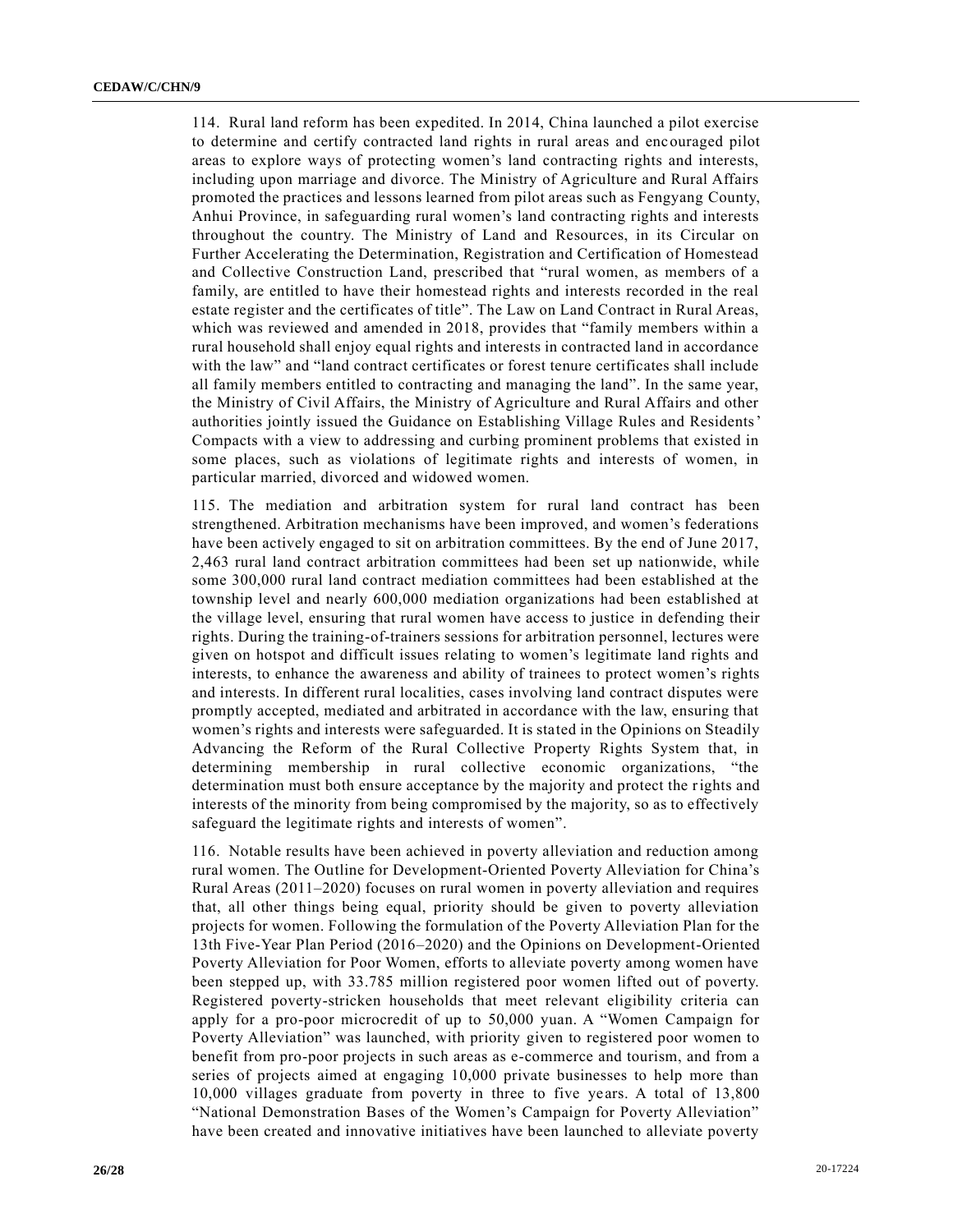through capacity-building, entrepreneurship, arts and crafts, mutual assistance, health care and charity. A total of 6.9 million poor women and female workers benefited from various training activities and more than 3.6 million poor women saw their income increasing over time. The "Women's Campaign for Rural Revitalization" galvanized rural women to play their essential role in promoting agro-industries, eco-friendly lifestyles, social civility, effective governance and prosperity.

117. The participation of rural women in local democratic management has been continuously advanced. The provisions of the Organic Law of the Villagers' Committees and the Rules and Procedures for Villagers' Committee Election regarding the election of women have been thoroughly implemented, and awarenessraising campaigns on regulations and policies have been strengthened during the elections. Women's participation in local democratic management has been promoted through deliberative and consultative platforms such as women's councils, contributing to a steady rise in women's representation in villagers' committees (see the sections on articles 4 and 7 of the present report for details).

118. Rural women's health has improved. China has greatly improved the health of rural women by offering free screening for cervical and breast cancer and expanding the coverage of early diagnosis and treatment of these two types of cancer. From 2009 to 2017, 73.985 million rural women were screened for cervical cancer and 13.634 million for breast cancer. In 2018, the "two cancers" screening programme was expanded to cover all counties in poverty-stricken areas. The All-China Women's Federation implemented the "two cancers" relief programme for poor rural mothers and, by the end of 2017, had provided assistance to 102,200 women suffering from the disease, thereby reducing the occurrence and recurrence of poverty among women caused by illness.

119. Rural pregnant women have gained universal access to in-hospital delivery. From 2009 to 2016, the Central Government earmarked 22.6 billion yuan as grants for more than 74 million rural pregnant women. Since 2014, the percentage of rural women giving birth in hospitals has remained above 99 per cent, which has effectively ensured maternal and child safety.

120. New-type professional women farmers have thrived. China has incorporated training programmes for these professional women farmers into the overall training plans of agricultural and rural affairs authorities at all levels and implemented training programmes such as the "New-Type Professional Farmer Project", the "Spark Programme" for promoting science and technology in rural areas, "One Million-Strong New Women Farmers Training Initiative" and the "5123 Programme" (aimed at training 50,000 women entrepreneurs, 10,000 women managers, 20,000 women champions and more than 3,000 women cadres in rural areas during the 11th Five-Year Plan Period). A total of 200,000 "women's schools" have been set up, providing training to 200 million women on new agricultural techniques and crop varieties. In 2017, the Women's Federation system organized more than 16,000 training sessions on new-type professional women farmers and trained nearly 1.5 million women employed in various types of agricultural production and operation.

121. China is a large agricultural country. Compared with their urban counterparts, women in some rural areas are still living in poverty, often in sizeable proportions. Basic public services such as education and medical care are yet to be made adequately available to rural women. Seeking fundamental solutions to the difficulties and problems faced by rural women will require long-term and arduous efforts.